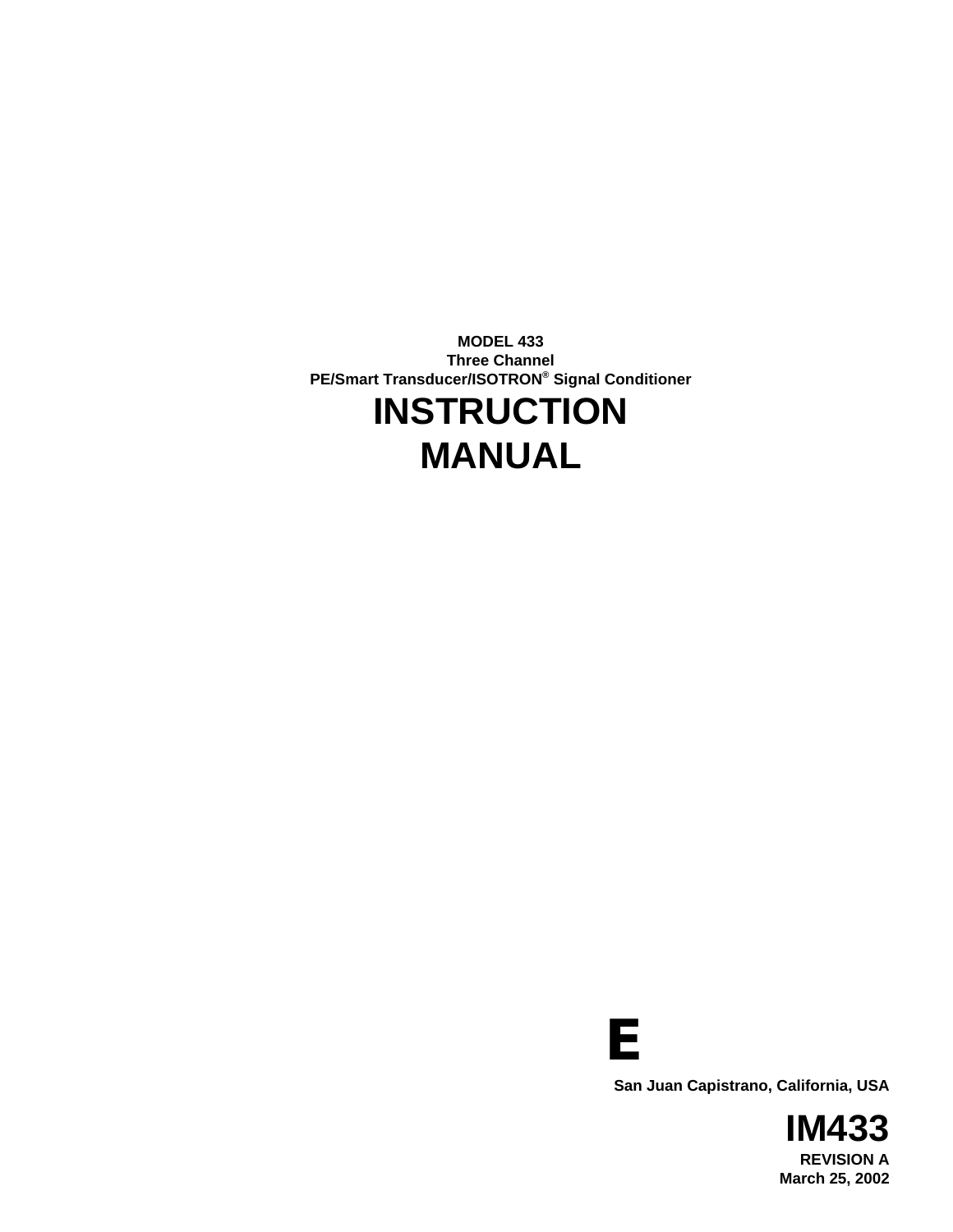| <b>INTRODUCTION</b><br>1.                                                                                                                                                                                                                                                                                                                                                                                                                                                                                                                                                                                      | 1                                                                                                                                                                            |
|----------------------------------------------------------------------------------------------------------------------------------------------------------------------------------------------------------------------------------------------------------------------------------------------------------------------------------------------------------------------------------------------------------------------------------------------------------------------------------------------------------------------------------------------------------------------------------------------------------------|------------------------------------------------------------------------------------------------------------------------------------------------------------------------------|
| SIGNAL CONDITIONERS<br>1.1<br>1.2<br>COMPUTER CONTROLLED SIGNAL CONDITIONERS<br>1.3<br>OASIS 2000 HARDWARE<br>OASIS 2000 SOFTWARE<br>$1.4^{\circ}$<br>MODEL 433 INTRODUCTION<br>1.5<br><b>KEY FEATURES</b><br>1.6                                                                                                                                                                                                                                                                                                                                                                                              | 1<br>1<br>$\mathbf{1}$<br>$\overline{\mathbf{c}}$<br>$\overline{c}$<br>3                                                                                                     |
| 2.<br>FUNCTIONAL CHARACTERISTICS                                                                                                                                                                                                                                                                                                                                                                                                                                                                                                                                                                               | 3                                                                                                                                                                            |
| <b>CHANNEL PROGRAMMING</b><br>2.1<br>2.1.1 INPUT SELECT<br>2.1.2 SENSOR SENSITIVITY<br>2.1.3 FULL SCALE OUTPUT RANGE (V)<br>2.1.4 FULL SCALE (FS) INPUT RANGE (EU)<br>2.1.5 HIGHPASS FILTER<br>2.1.6 LOWPASS FILTER<br>2.1.7 MODES<br>2.2 STATUS INDICATION<br>2.3<br>COMMUNICATION WITH THE MODEL 4990A RACK<br>2.4 SMART TRANSDUCER COMMUNICATION<br>2.5 SPECIAL PROGRAMMED FUNCTION<br>2.5.1 ERROR LIST (TBD)<br>2.5.2 RESET<br>2.5.3 STORE SETUP IN EEPROM<br>2.5.4 RECALL DEFAULT SETUP<br>2.6 CALIBRATION<br>2.6.1 GAIN CALIBRATION<br>2.6.2 OUTCAL CALIBRATION<br>2.6.3 DIGITAL RMS READING CALIBRATION | $\overline{\mathcal{A}}$<br>$\overline{\mathcal{A}}$<br>5<br>5<br>5<br>6<br>6<br>6<br>$\overline{7}$<br>$\overline{7}$<br>8<br>8<br>9<br>9<br>9<br>9<br>10<br>10<br>11<br>11 |
| 2.6.4 DIGITAL PEAK READING CALIBRATION<br>3.<br>INSTALLATION AND OPERATION                                                                                                                                                                                                                                                                                                                                                                                                                                                                                                                                     | 11<br>12                                                                                                                                                                     |
| <b>INTRODUCTION</b><br>3.1<br>3.2<br>UNPACKING AND INSPECTION<br>3.3<br>INSTALLATION<br>3.4<br>PREPARATION FOR OPERATION<br>3.4.1 BAUD RATE AND SIGNAL ROUTING SELECTION<br>3.4.2 DEFAULT DIP SWITCH SETTINGS FOR RS-232 RACK (4990A-2):<br>3.4.3 DEFAULT DIP SWITCH SETTINGS FOR ETHERNET RACK (4990A-1):<br>3.4.4 OPTIONAL DIP SWITCH SETTINGS FOR EDAS CONFIGURATION ONLY (4990A-1):<br>3.4.5 CONNECTION OF MODEL 4990A WITH PC.<br>3.4.6 POWERING UP OF THE RACK ASSEMBLY<br>3.4.7<br>RUNNING THE OASIS 2000 SOFTWARE                                                                                      | 12<br>12<br>12<br>12<br>12<br>13<br>13<br>14<br>15<br>16<br>16                                                                                                               |
| <b>OPERATION</b><br>4.                                                                                                                                                                                                                                                                                                                                                                                                                                                                                                                                                                                         | 17                                                                                                                                                                           |
| <b>CONNECTIONS</b><br>4.1<br>4.1.1 SENSOR INPUT BNC<br>4.1.2 AC OUTPUT BNC<br>4.1.3 CONNECTOR TO BACKPLANE DIN 41612 TYPE C, 96-PIN CONTACT, MALE, RIGHT-ANGLE<br>4.2 MODEL 433 CONFIGURATION<br>4.2.1 AMPLIFIER FUNCTIONS                                                                                                                                                                                                                                                                                                                                                                                     | 17<br>17<br>17<br>17<br>17<br>17                                                                                                                                             |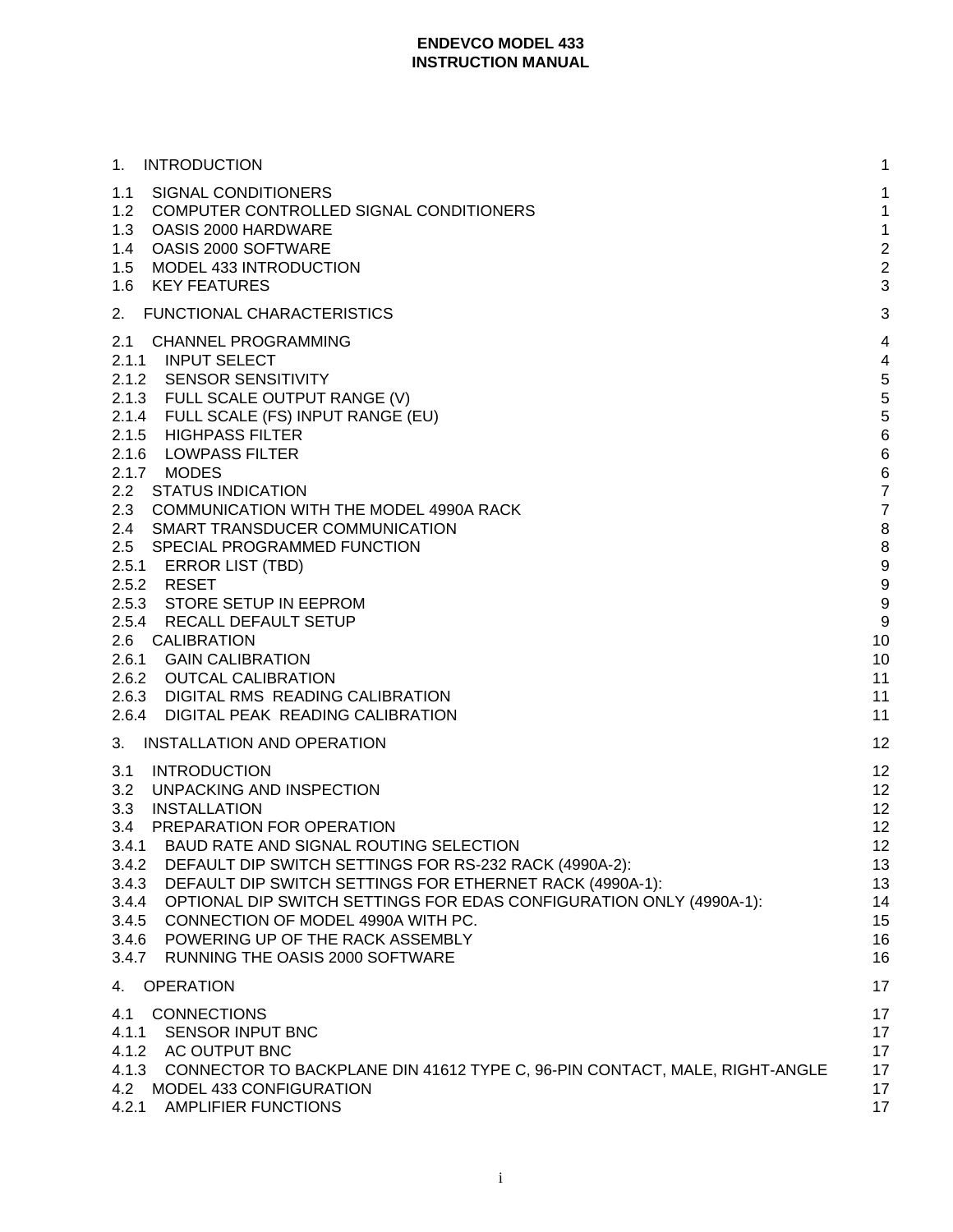| <b>TROUBLESHOOTING</b><br>5.                                                                                                                                                                                                                                                                                                                                                                                                                                                     | 19                                                                         |
|----------------------------------------------------------------------------------------------------------------------------------------------------------------------------------------------------------------------------------------------------------------------------------------------------------------------------------------------------------------------------------------------------------------------------------------------------------------------------------|----------------------------------------------------------------------------|
| <b>OUTLINE DRAWING</b><br>6.                                                                                                                                                                                                                                                                                                                                                                                                                                                     | 20                                                                         |
| <b>SAFETY</b><br>$7_{\scriptscriptstyle{\sim}}$                                                                                                                                                                                                                                                                                                                                                                                                                                  | 20                                                                         |
| ROUTINE MAINTENANCE AND HANDLING<br>8.                                                                                                                                                                                                                                                                                                                                                                                                                                           | 24                                                                         |
| <b>INTRODUCTION</b><br>8.1<br>8.1.1<br><b>CALIBRATION</b><br>8.1.2 EQUIPMENT REQUIRED<br>8.1.3<br><b>GAIN CALIBRATION</b><br><b>EXCITATION CURRENT</b><br>8.1.4<br><b>FAULT DETECTION</b><br>8.1.5<br>8.1.6<br>COMMUNICATION WITH SMART TRANSDUCERS (TEDS)<br><b>FREQUENCY RESPONSE/LPF</b><br>8.1.7<br>8.1.8<br><b>GAIN LINEARITY</b><br><b>RESIDUAL NOISE</b><br>8.1.9<br>8.1.10 DC OFFSET ON CHANNEL OUTPUTS<br>OUTPUTS OUT-CAL MODE<br>8.1.11<br>8.1.12 EXTERNAL CALIBRATION | 24<br>24<br>24<br>24<br>24<br>24<br>25<br>25<br>25<br>25<br>26<br>26<br>26 |
| <b>FACTORY SERVICE</b><br>9.                                                                                                                                                                                                                                                                                                                                                                                                                                                     | 27                                                                         |
| <b>WARRANTY RETURNS</b><br>9.1<br><b>OUT-OF-WARRANTY RETURNS</b><br>9.1.1                                                                                                                                                                                                                                                                                                                                                                                                        | 27<br>27                                                                   |
| ORDERING INFORMATION & ACCESSORIES<br>10.                                                                                                                                                                                                                                                                                                                                                                                                                                        | 28                                                                         |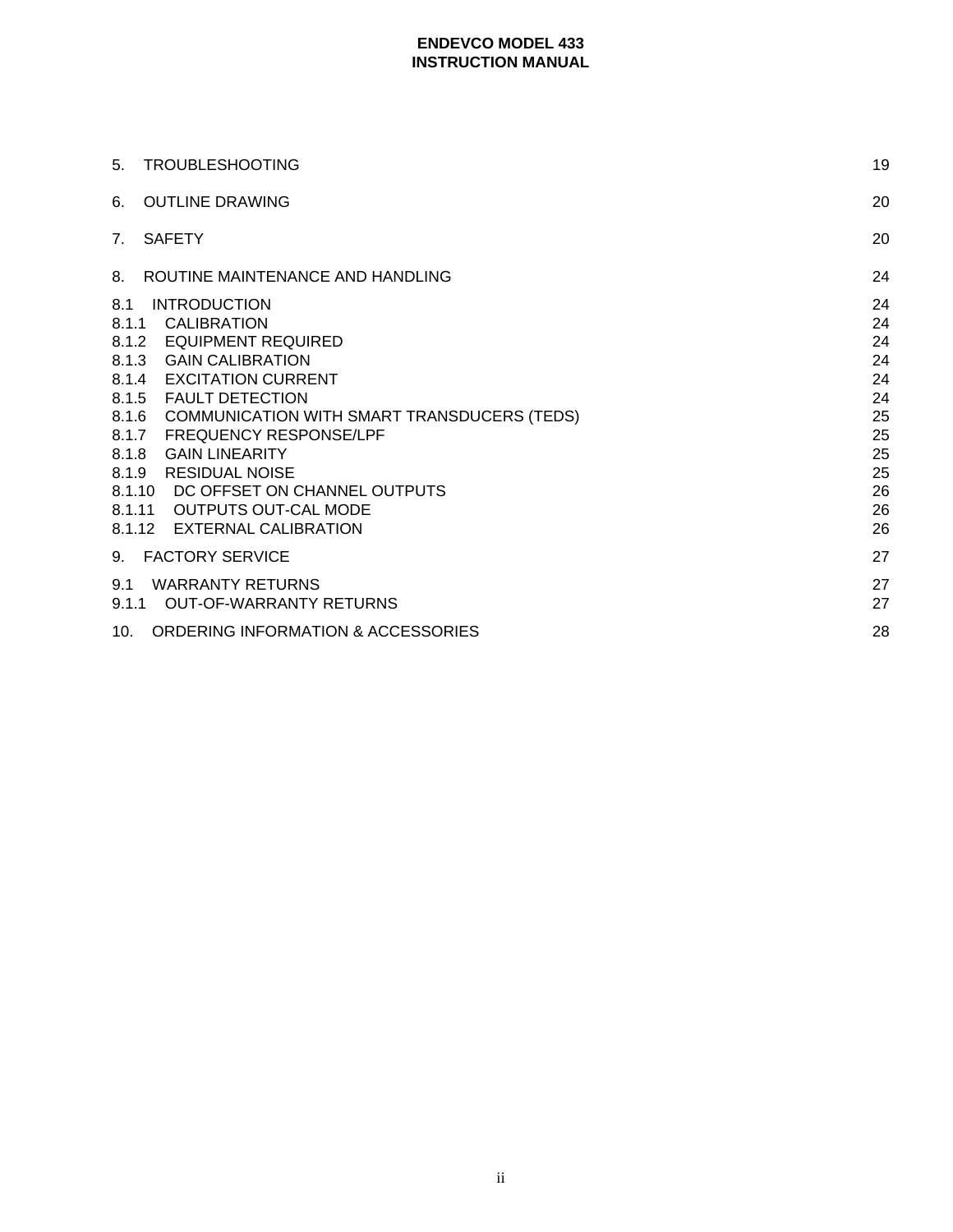### 1. INTRODUCTION

 $ENDEVCO<sup>®</sup>$ , a leader in the vibration measurement field since 1951, has contributed many firsts in vibration sensor design. These include: the first piezoelectric accelerometer capable of continuous operation from cryogenic temperatures up to +750°F, the first shear design accelerometer and the world's smallest piezoelectric accelerometer. To support a broad family of vibration transducers, ENDEVCO has provided a wide variety of signal conditioners, including the first transistorized charge amplifier, the first computer-programmable charge amplifier and the first airborne vibration monitoring system that is based on a true digital tracking filter.

Other support systems include the introduction of the first Laser Interferometer absolute calibration system. Endevco is a pioneer in the science of Micro-Electro-Mechanical Systems (MEMS) design and manufacturing. Endevco provides various sensor technologies to include Gyro, Variable Capacitance and silicone Pressure Transducers.

#### 1.1 SIGNAL CONDITIONERS

To support the use of its sensors in large scale testing, ENDEVCO has developed several generations of signal conditioning systems. Until recently, a state-of-the-art vibration laboratory set-up consisted of a rack of manually controlled signal conditioners. These signal conditioners have manually controlled switches and knobs to set full scale ranges, sensitivity and filter corners and the set up information is recorded by hand.

### 1.2 COMPUTER CONTROLLED SIGNAL CONDITIONERS

To support the use of its sensors in large scale testing, and to eliminate the risk of incorrect amplifier settings, ENDEVCO has developed several generations of computer-controlled signal conditioning systems. The first generation was the Multi-channel Amplifier Control system (MAC). The second generation was the Computer Controlled Amplifier Systems (CCAS). The CCAS family consists of five different systems that use the same rack and digital interface assemblies with different analog boards. These units receive their setup commands over an IEEE-488 interface bus from a computer/controller, so the tests can be pre-programmed. In addition, these units provide comprehensive self-test and self-calibration capabilities, which greatly improves the reliability of the test data. User feedback indicates these units pay for themselves by shortening test cycles, preventing re-tests and eliminating over-testing.

ENDEVCO is pleased to announce the third generation of computer controlled signal conditioners: the OASIS 2000 (Optimal Architecture Sensor Interface System). Utilizing Ethernet or EIA232 bus control, SMART Transducer technology, and a wide variety of signal conditioning modules, the OASIS 2000 will meet all the requirements of multi-channel testing.

#### 1.3 OASIS 2000 HARDWARE

The OASIS 2000 system provides a flexible modular multi-channel measurement system that can interface to multiple sensor types (charge, voltage, full, half, quarter bridge PR, VC, ISOTRON®, or IEEE 1451.4 compatible Smart ISOTRON®).

The OASIS 2000 system can be customized to meet most requirements and is adaptable to the developing needs of the user by using any combination of the 400 series signal conditioning cards housed in a 16 slot, 19" rack or 4 slot, 19" rack.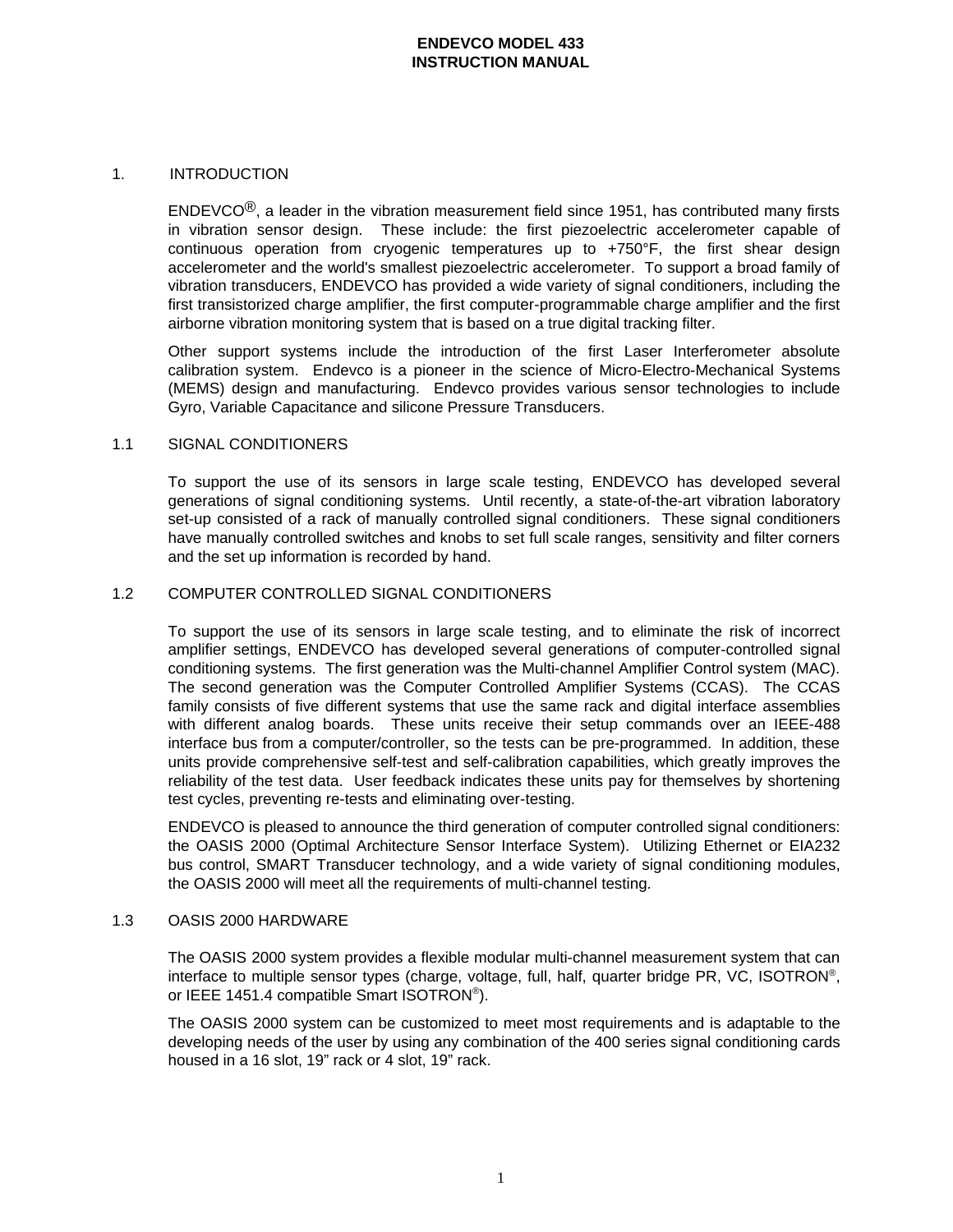

### 1.4 OASIS 2000 SOFTWARE

The OASIS 2000 Configuration Editor software was developed to configure Model 400 series signal conditioners and amplifiers.

- Intuitive, simple to use, graphical interface provides quick configuration for up to 2048 channels.
- Ethernet (one or more 4990A racks) or RS232 (single 4990A rack communications.)
- Communicates with 1451.4 Transducer Electronic Data Sheet (TEDS) sensors with TEDS capability. Writes 1451.4 'User Data' (up to 8 characters) to TEDS capable sensors.
- Automatic Sensor Calibration due warnings.
- Customizes easily to user defined row definitions allowing for consolidation of all relevant information in a single file.
- Configuration table data imports easily into MS Excel spreadsheets.
- Convenient 'Online', 'Offline' modes to facilitate setup prior to hardware installation or to configure different setups without affecting the hardware.

#### 1.5 MODEL 433 INTRODUCTION

The ENDEVCO® Model 433 Isotron/Charge Amplifier is a three-channel signal conditioner designed for use with piezoelectric accelerometers, ISOTRON accelerometers, and remote charge converters. The unit provides an AC output proportional to the AC input.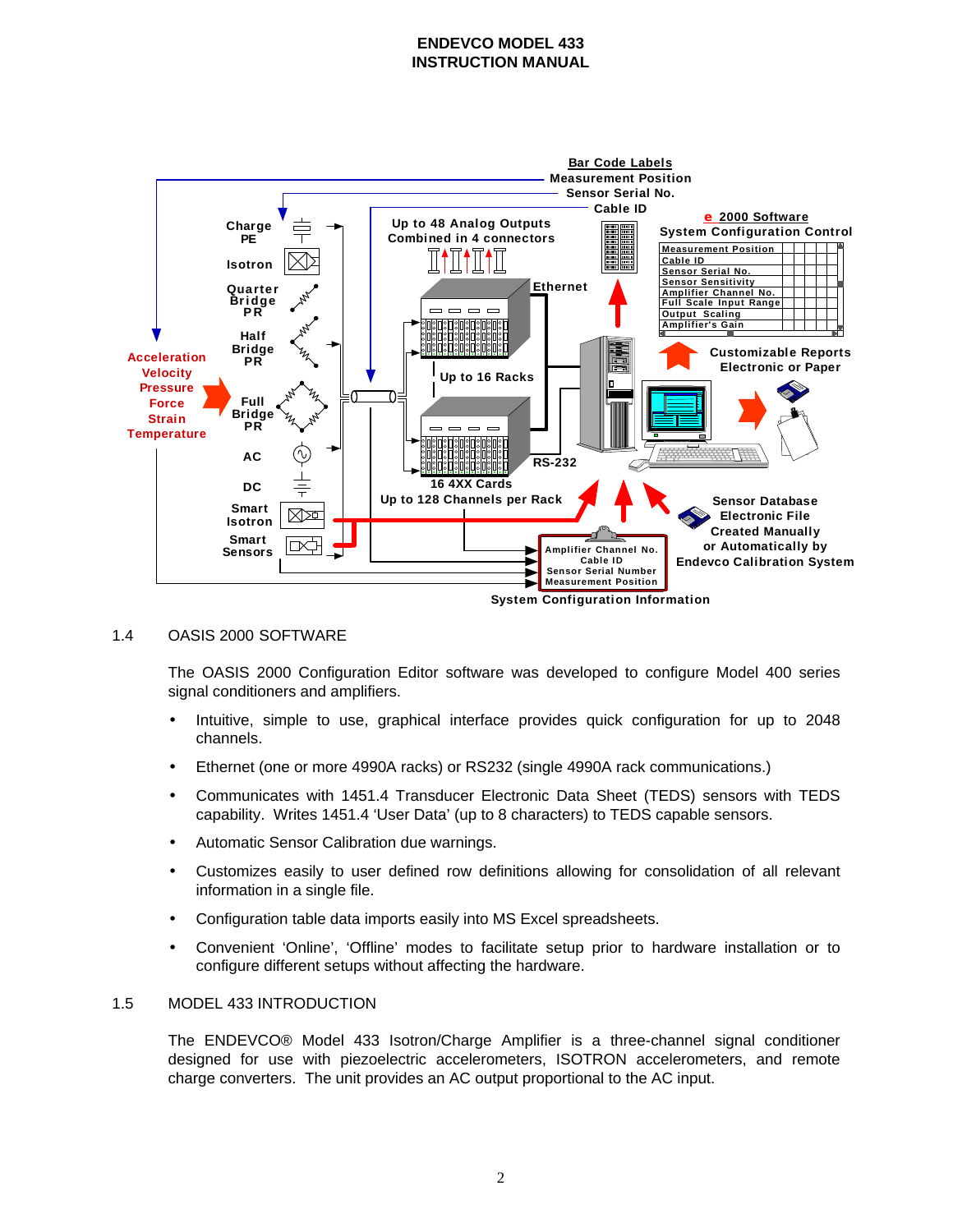The Model 433 Signal Conditioner has a 4-pole Butterworth lowpass filter installed in each channel. 20 different corner frequencies are available with 10 kHz set as default. A fixed 10 Hz 4-pole Butterworth high-pass filter can be selected or bypassed.

The Model 433 Signal Conditioner is designed for use with the Model 4990A 19" Rack. The Model 433 must be remotely programmed, as there are no front panel controls.

The ENDEVCO<sup>®</sup> Model 433 permits the user to read/write sensor-specific digital data in the form of a TEDS (Transducer Electronic Data Sheet, per IEEE-1451.4) from "smart transducers" that have TEDS capability.

Utilizing this technology, data, such as transducer sensitivity, manufacturer, serial number, date of last calibration, sensor location, and more can be obtained from the smart transducer and used for the following applications:

- Automatic gain selection for signal conditioner based on transducer sensitivity
- Automatic transducer identification
- Automated logging and/or scheduling for maintenance and calibration

Up to sixteen (16) Model 433 units can be installed in a Model 4990A 19" rack to provide 48 channels per rack.

#### 1.6 KEY FEATURES

- Three-Channel Piezoelectric/Isotron Signal Conditioner
- 150 kHz Bandwidth (-3dB corner)
- Field Programmable 4-Pole Low Pass Filter Header
- Built-in 4-Pole Butterworth High-Pass Filter
- Fault indicator for open/short at the Isotron input
- Digital Communication with smart Isotron sensors
- Digital OutCal ID on Each Analog Output for Self-Identification
- Gain range from 0 to 1000
- Ethernet or RS-232 Interface through 19" 4990A Rack
- Selectable excitation current 8.5mA or 4.3mA
- External Calibration Input routed to the 433 from the Cal Input BNC on the 4990A rack

#### 2. FUNCTIONAL CHARACTERISTICS

The functions are remotely programmable through the RS-232 or Ethernet. The same set of functions is available for each channel. The users can query/program the following functions for each of the three (3) channels:

- Input Select
- Current Excitation
- **Sensor Sensitivity**
- FS Output Range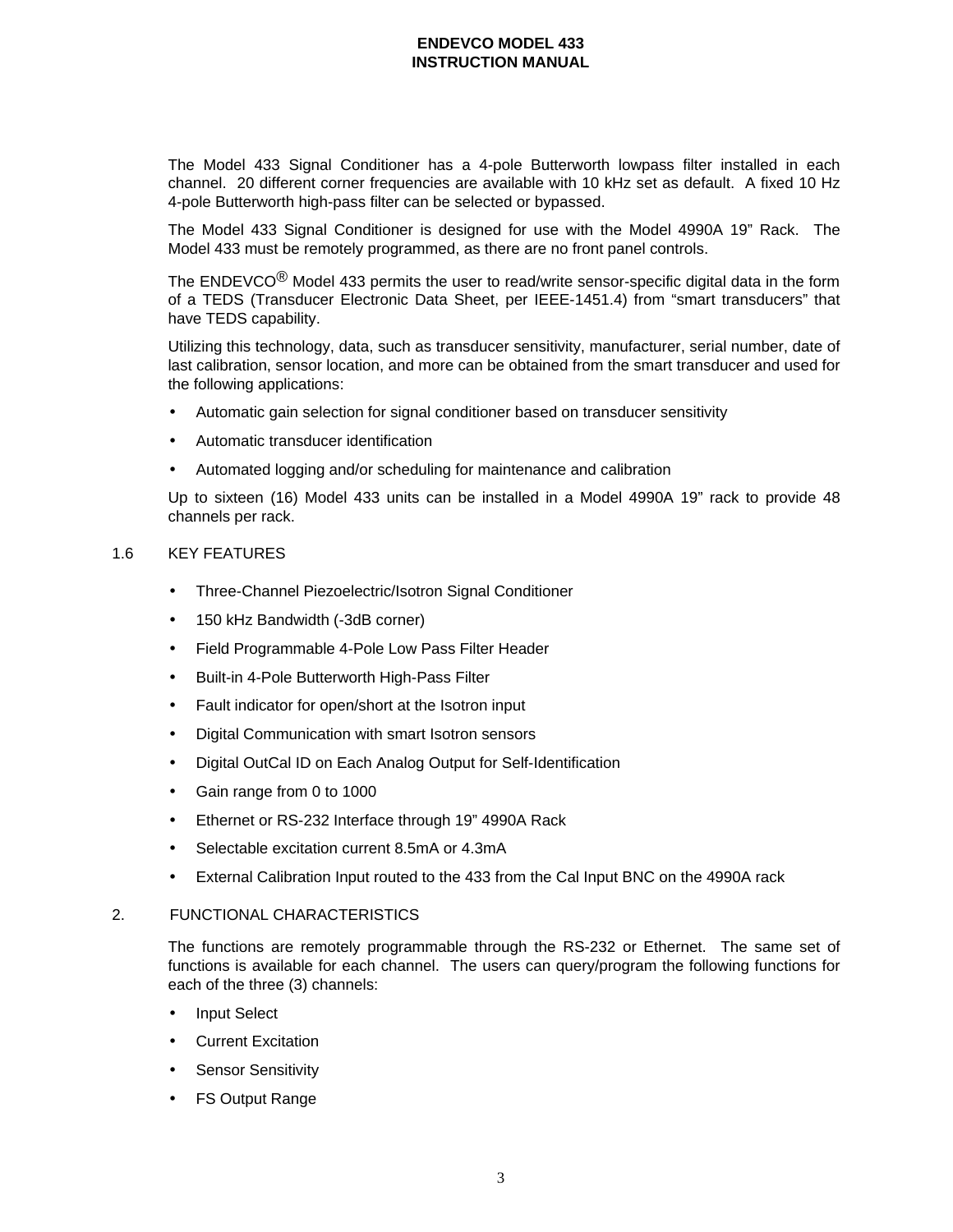- HP Filter
- LP Filter
- Modes
	- Store in non-volatile memory
	- Reset,
	- Recall factory default settings,
	- Read/write calibration constants.
	- Read status/error,
	- Read digital rms or peak output signal.

The unit stores the settings of the functions in its internal memory and at power-up automatically restores the settings from the last session.

### 2.1 CHANNEL PROGRAMMING

The following functions are programmed via the RS232 or Ethernet interface with a computer:

- 1. Input Select
- 2. Isotron Current Excitation
- 3. Sensor Sensitivity
- 4. Full-Scale Output Range
- 5. Full-Scale Input Range,
- 6. Highpass Filter,
- 7. Lowpass Filter,
- 8. Modes.
- 2.1.1 Input Select

Selects the type of input to be enabled

- "Chrg": BNC Input set for piezoelectric PE/quartz sensors that produce a charge type output.
- "Volt": Excitation current disabled. BNC Input set for sensors/devices with voltage (AC) type output.
- "4.3": Excitation current set to 4.3 mA. For Isotron/RCC type devices
- "8.5": Excitation current set to 8.5 mA. For Isotron/RCC type devices
- "Ext Cal": AC voltage signal from Model 4990A "Cal Input" BNC is routed to the Model 433. Sensor Input is disconnected, Isotron current excitation is disabled (0 mA).

The open/short circuit detection for the Isotron input will generate an error message if either "4.3mA", or "8.5mA" is selected and the DC bias voltage at the sensor input is lower than 1 V  $±10\%$  or higher than 19.8 V  $±5\%$ .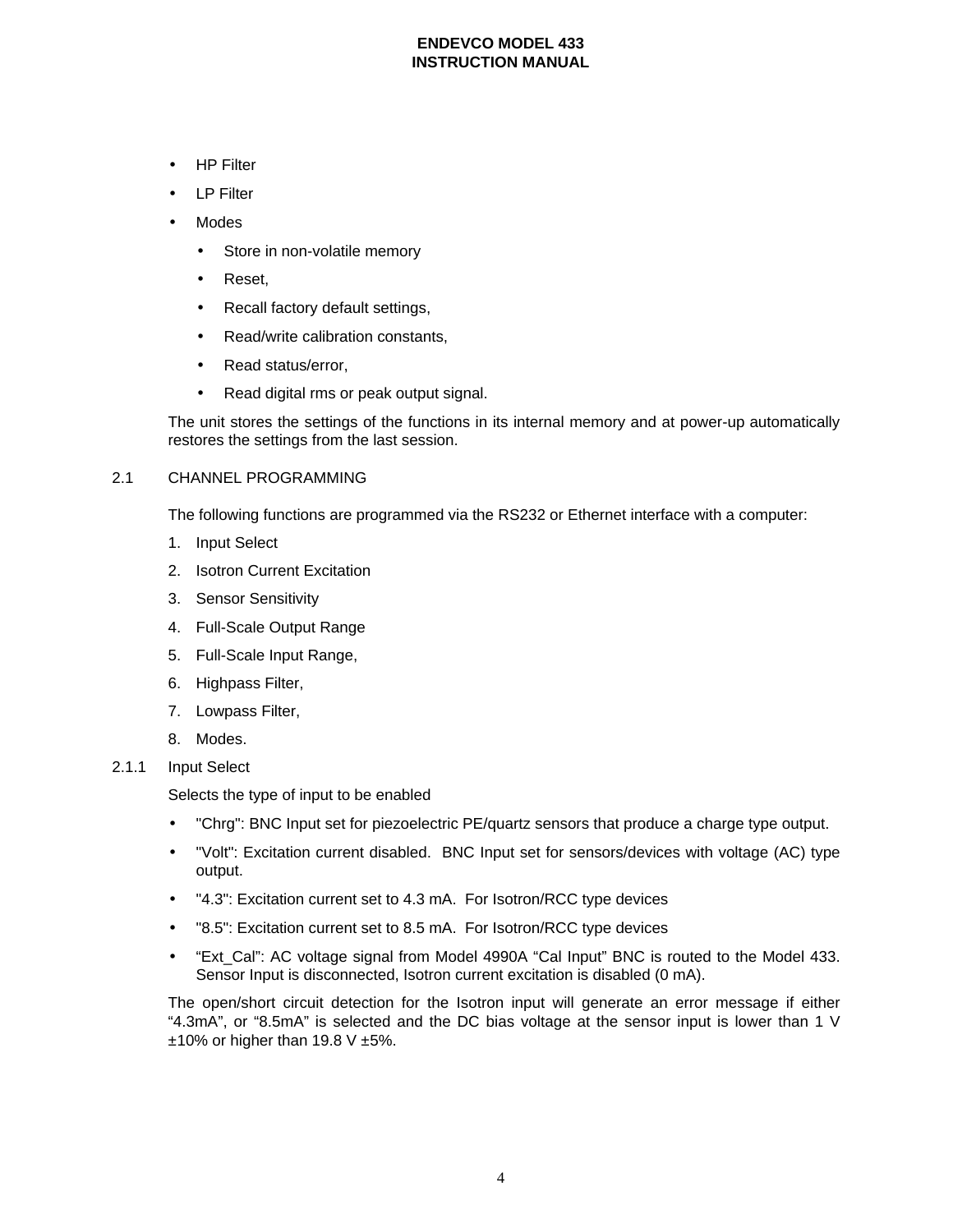### 2.1.2 Sensor Sensitivity

Enters the sensitivity of the transducer (mV/EU or pC/EU). The Model 433 uses this information to determine the gain needed to achieve the required output scaling. The user can enter four significant digits ranging from 0.001 to 9999.

# 2.1.3 Full Scale Output Range (V)

The Full Scale Output is the maximum signal amplitude, in volts, at the output of the Model 433 when a signal level equal to the Full Scale Input setting is applied. The user programs three significant digits ranging from 0.5 to 10.0 in 0.5 steps.

If the Full Scale Output is incremented to the point where Amplifier's Gain is greater than 1000, the 433 amplifier will temporarily set an error message to indicate that the Full Scale Input Range has been modified to meet the Gain < 1000 constraint (Maximum Gain Limit Error).

2.1.4 Full Scale (FS) Input Range (EU)

Sets the maximum full scale input in Engineering Units (EU) that will be applied to the sensor. The maximum signal amplitude that will be applied to the input of the amplifier is given by multiplying FS Input Range by the sensitivity of the sensor.

The user can program four significant digits ranging from 0.001 to 1,000,000.

- 1. Determine the expected full scale EU input.
- 2. Divide the desired full scale output  $mV$  by the full scale EU input. The result is the number to be entered as Output Scaling.

Output Scaling = Full Scale Output (mV)<br>Full Scale Input (EU)

The 433 automatically divides the output scaling by the accelerometer's sensitivity to set the amplifier's gain such that the output scaling equals the overall sensitivity of the system. The amplifier's gain is not displayed.

In the example below we have an accelerometer with a sensitivity of 25 mV/EU, we expect no more than 10 EU's to be felt by the accelerometer, and we want those 10 EU's to be represented by 10,000 mV. This allows for the best system resolution.

| Desired full scale voltage (mV)   | 10,000.00 |
|-----------------------------------|-----------|
| Full scale EU's                   | 10.00     |
| Number for output scaling         | 1,000.00  |
| Accelerometer sensitivity (mV/EU) | 25.00     |
| Amplifier's gain (mV/EU)          | 40.00     |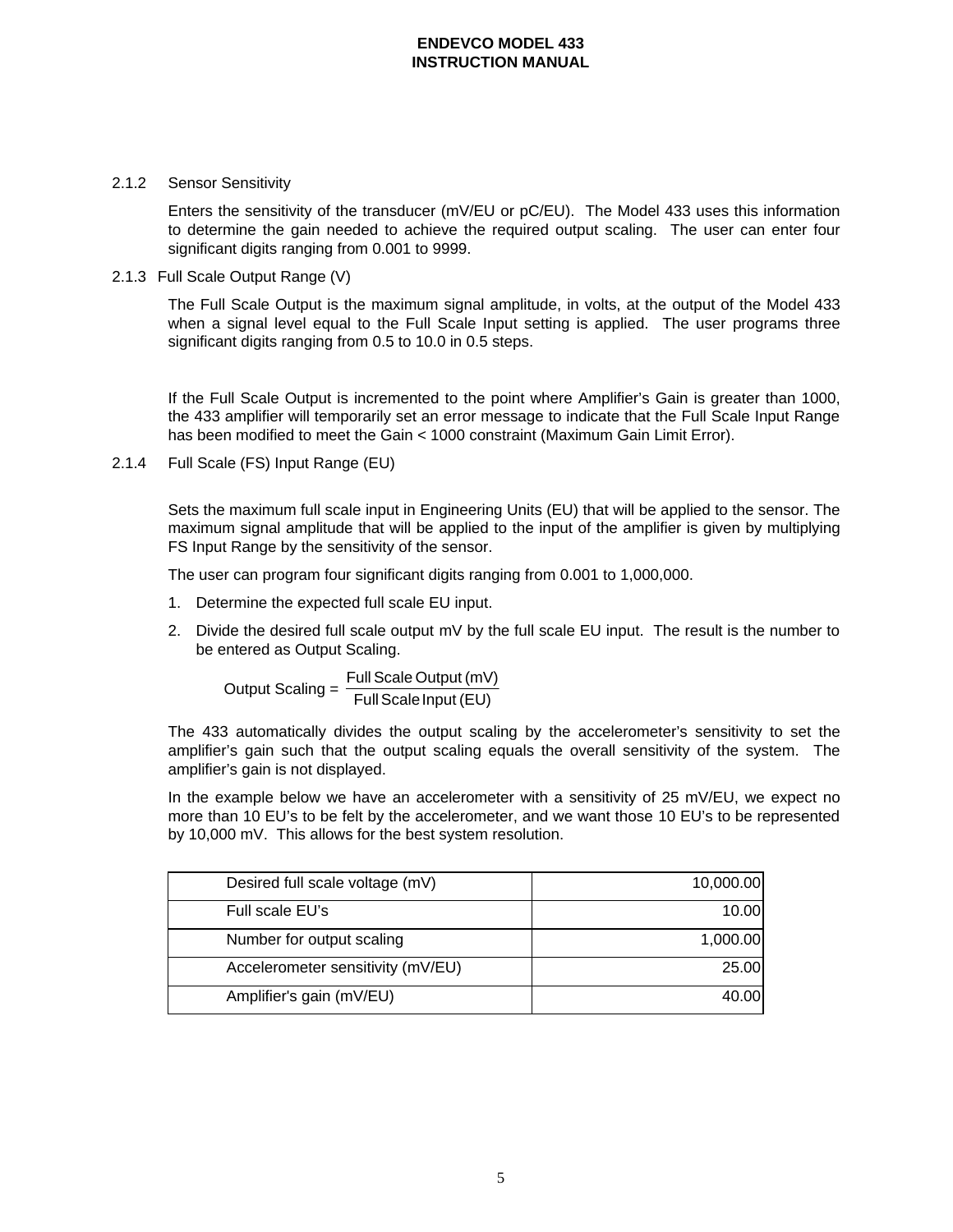The user can enter four significant digits ranging from 0.001 to 9999 limited by the following constraint.

 $0 \leq \frac{$ Output Scaling  $\frac{\text{Output } \text{learning}}{\text{Sensor Sensitivity}} \leq 1000$ 

An error will occur if a number is entered in output scaling that falls outside this constraint. The 433 will enter the minimum or maximum number allowed.

The entry in Full Scale Input Range is modified automatically by the card if either Sensor Sensitivity or Full Scale Output Range causes the card to compute an amplifier's gain > 1,000.

### 2.1.5 Highpass Filter

This function selection provides for enabling or disabling the built-in 10 Hz 4-pole Butterworth High-Pass filter. The following messages will be programmed: (1) "OFF", and (2) "10.0".

- 1. "OFF": High-pass filter disabled.
- 2. "10.0": 10 Hz high-pass filter enabled.
- 2.1.6 Lowpass Filter

This function selection provides for enabling or disabling the built-in 4-pole Butterworth Low-Pass Filter (set by header module 31875). The following messages will be programmed: (1) "OFF", and (2) "XX.XX".

- 1. "OFF": Low-pass filter disabled.
- 2. "XX.XX": Low-pass filter enabled. XX.XX represents the corner frequency in kHz.

The unit displays the actual corner frequency in each channel by reading an ID Voltage (VID) set by the header module that sets the -3dB corner frequency of the low-pass filter. VID ranges from 0 to 2 VDC. The default 10 KHz LPF will be installed as a standard LPF.

#### 2.1.7 Modes

This function is used for selecting the following modes of operation:

"Normal": This mode is placing the CPU in idle mode in order to minimize power consumption and digital noise in the card.

"Out-Cal": AC Output of the corresponding channel provides a 170 Hz signal with an amplitude (Vpk) equal to the value entered in "Full Scale Out A Range".

"Out-Cal ID": AC Output of the corresponding channel provides a 10-bit ID assigned by the OASIS 2000 controller software. The ID is encoded by turning on (1) and off (0) the 170 Hz test signal. The sequence of the bits are: start bit (1), ID (most significant bit first), stop bit (1). 1's are represented by a transition from on to off (1 to 0). 0's are represented by a transition from off to on (0 to 1). Figure 1 shows the waveform representation of a logic "1" and a logic "0". Total transmission time will be 240 msec.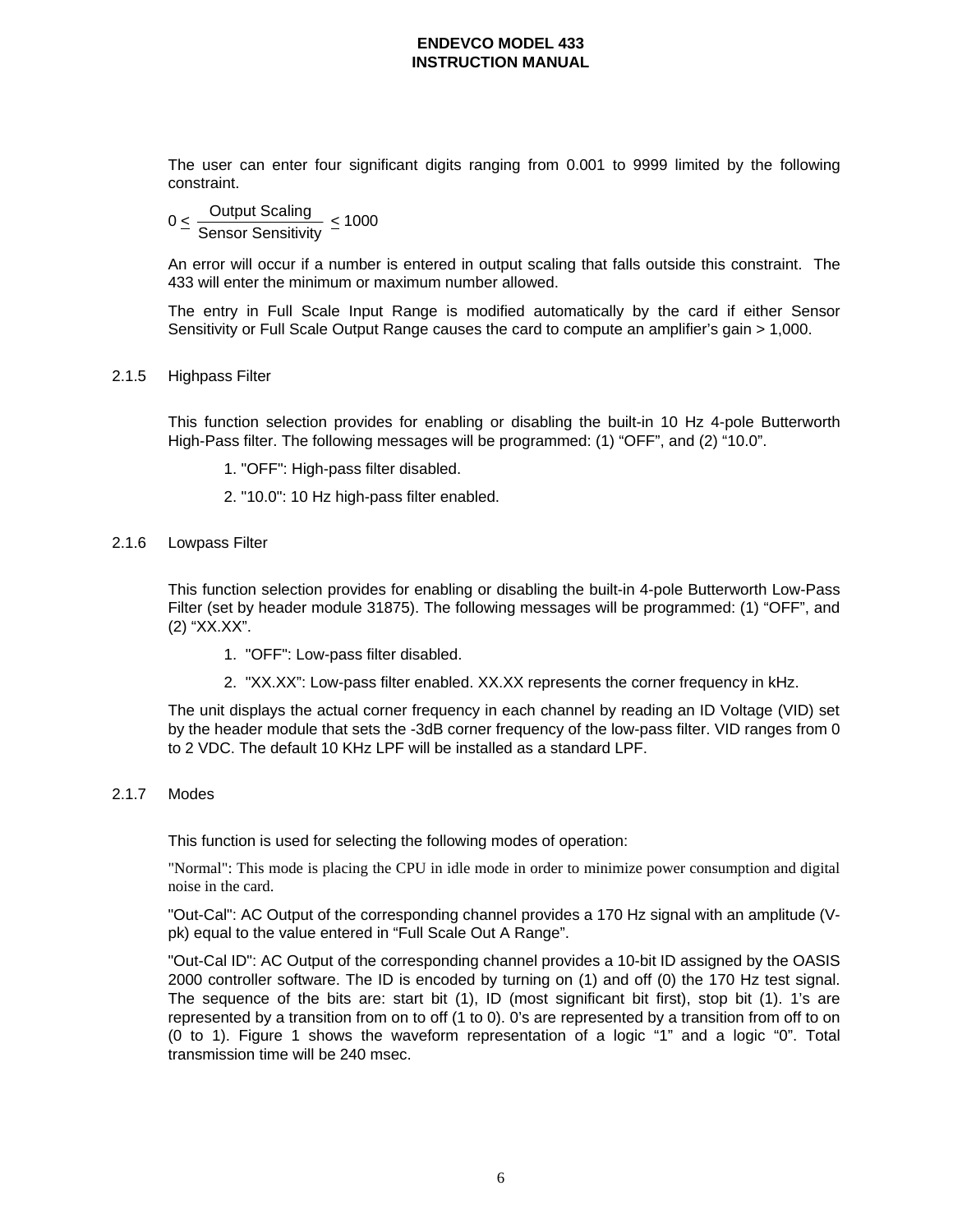



The Endevco Model 433 can be programmed via the serial interface (RS-232) or Ethernet port of any PC connected to the Model 4990A Rack. All settings, such as gain, output scaling, current excitation etc. and all status information, such as faults, operating modes etc. are accessible via remote control.

When the Model 433 is not communicating with the PC, it will enter a low-power/low-noise mode. This design feature, along with the optimized layout and the low number of amplifier and buffering stages allows for extremely low noise operation.

# 2.2 STATUS INDICATION

A fault indicator on the front panel will emit green light if the card is operating normally. It will turn red if any of the 8 ISOTRON® inputs are either open or short-circuited. The user can turn off fault reporting for any of the 8 channels if desired.

# 2.3 COMMUNICATION WITH THE MODEL 4990A RACK

The Model 4990A Rack has a standard RS-232 serial interface via the 96-pin DIN connector located on the rear side. This interface was chosen because almost any commercially available PC provides this interface. Thus, standard PC's can be used without having to purchase upgrades and/or install hardware.

The model 4990A is also offered with an Ethernet option. Communication speed is greatly improved when communicating to multiple racks.

The following functions can be executed through the serial interface from the PC:

- Identification of the Unit Model Number, firmware revision, slot in rack, calibration date
- Configuration of the rack (number of installed cards)
- Read/Write settings for all of the programmable functions.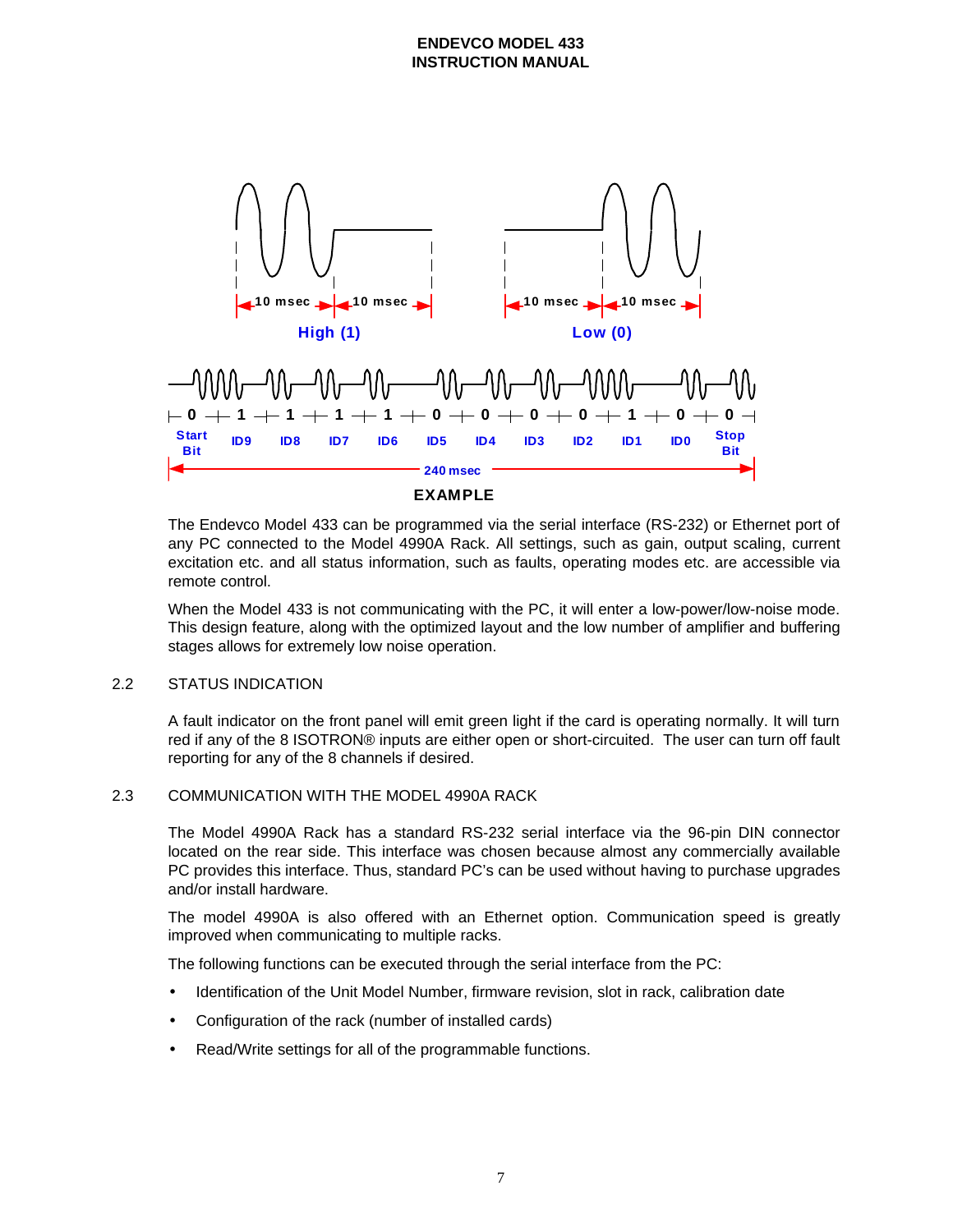- Read/Write calibration constants. The new calibration constant will take effect immediately and it will be stored into non-volatile memory.
- Query error list.
- Reset the unit.
- Query and program sensor-related data for each channel.
- Update of operational code through serial interface ("download")

### 2.4 SMART TRANSDUCER COMMUNICATION

The communication-capability of the transducer is provided by a memory chip in the transducer itself and circuitry in the Model 433 that can establish a data communication with the memory chip.

Like a regular ISOTRON® sensor, the smart ISOTRON® contains an accelerometer and a charge amplifier. The charge amplifier is powered by direct current (4mA) provided by the Model 433 signal conditioner. The amplified sensor signal modulates the voltage of the supply current. This modulation is amplified by the signal conditioner when it is in normal operation.

The digital communication capability of the transducer does not interfere with its normal operation. This is achieved by separating the transducer with a diode that is operating in forward direction during normal operation. During the communication between the smart ISOTRON® and the signal conditioner, the transducer supply voltage is reversed thus disabling the transducer output.

Conversely, a semiconductor chip (Dallas DS2430A) providing 256 bits of EEPROM memory is separated from the transducer output with a diode during normal operation and activated when the transducer supply voltage is reversed. This chip is capable of communicating with the signal conditioner via the Dallas Semiconductor <sup>®</sup>1-Wire Protocol <sup>®</sup> that permits read and write operations from and to the memory chip.

The 1-wire protocol consists of a series of TTL-level pulses on the signal wire that have to be precisely timed in order to be interpreted properly by the DS2430A chip. Each channel can be switched to the communication mode separately. However, the extremely good noise characteristics cannot be guaranteed for the remaining channels that are operated in normal mode while communicating with a smart transducer.

When TEDS information is selected by the user for a sensor connected to an input channel of a Model 433, the software will automatically switch the corresponding channel to communication mode and obtain all sensor-related data stored in the smart transducer. This information will be displayed on the screen of the PC and will also be used for further processing.

Note: In TEDS mode, the sensor current will be disabled. Thus, all channel outputs will experience disruption of the signal.

#### 2.5 SPECIAL PROGRAMMED FUNCTION

The special functions are not frequently used and they may be programmed by user.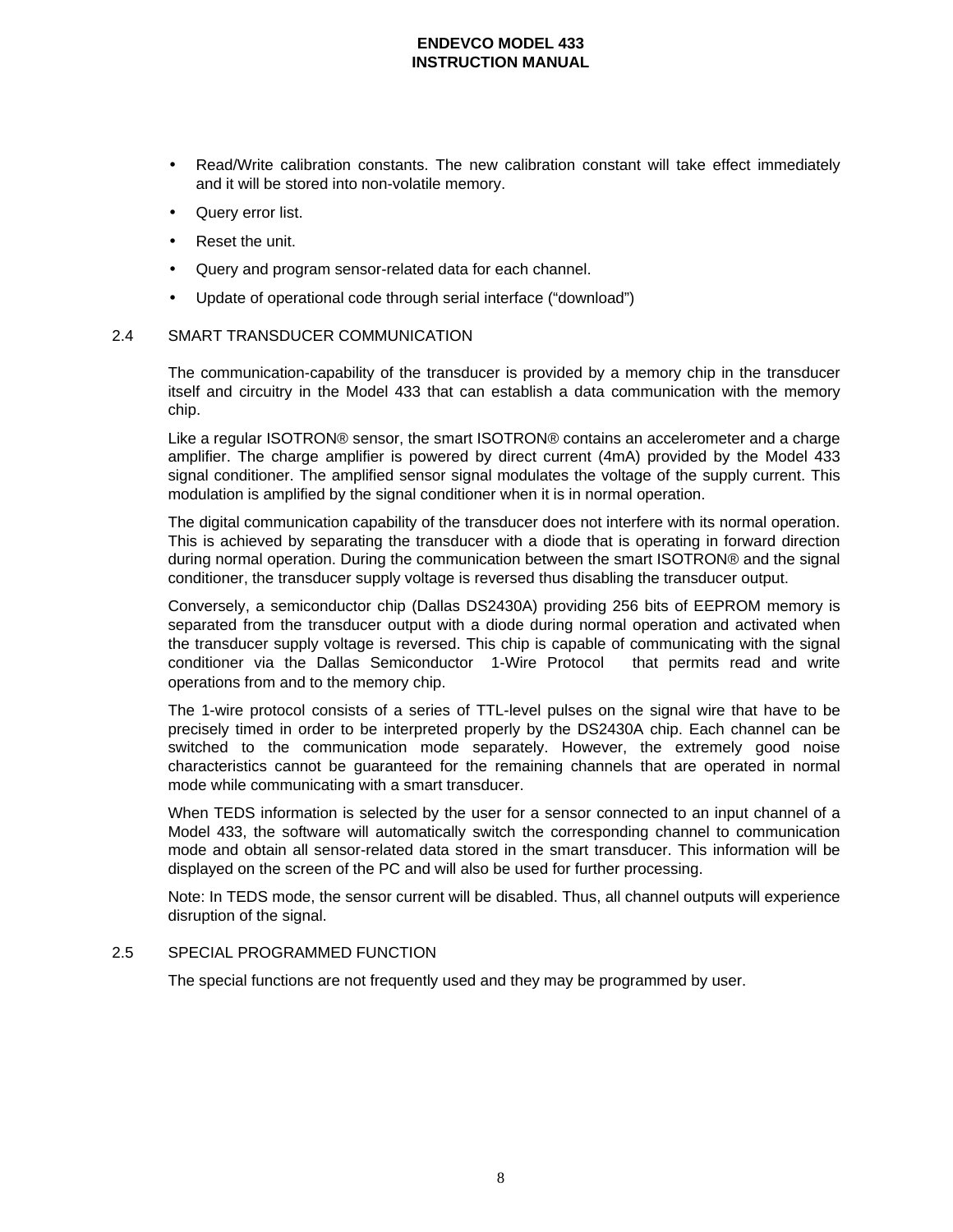### 2.5.1 Error List (TBD)

Error reporting can be disabled on a per channel basic. User can clear any individual error flag through the digital communication port.

- a) EEPROM\_WRITE\_ERR (Status bit No.0)
- b) EEPROM\_CHAN\_SETUP\_READ\_ERR (Status bit No.1)
- c) EEPROM\_CHAN\_CALCONST\_READ\_ERR (Status bit No.2)
- d) RAM\_ERR (Status bit No.3)
- e) ROM\_ERR (Status bit No.4)
- f) SERIAL\_MSG\_ERR (Status bit No.5)
- g) GAIN\_EXCEEDED\_ERR (Status bit No.6)
- h) OUT OF RANGE ERR (Status bit No.7)
- i) OPEN SHORT ERR (Status bit No.8)
- j) EEPROM\_CALS\_DEFAULT\_ERR (Status bit No.9)
- k) MLAN\_2430\_BURN\_ERR (Status bit No.10)
- l) MLAN\_SPAD\_WRITE\_ERR (Status bit No.11)
- m) DS2480 DETECT ERR (Status bit No.12)
- n) AUTORANGE\_HIGH\_ERR (Status bit No.13). Not available for 433
- o) AUTORANGE LOW ERR (Status bit No.14). Not available for 433
- p) DCDC\_CONVERTER\_ERR (Status bit No.15)

### 2.5.2 Reset

This special mode selection allows the user to reset the unit (equivalent to a power-up initialization).

After this special mode is programmed, the unit returns to the normal mode of operation immediately after initialization.

### 2.5.3 Store Setup in EEPROM

This special mode selection allows the user to force the unit to store all of the function settings into non-volatile memory. The unit then returns to the normal mode of operation immediately after writing all of the function settings into non-volatile memory.

# 2.5.4 Recall Default Setup

This special mode selection allows the user to recall the default function settings.

| <b>Function</b>      | <b>Factory Default Setting</b> |
|----------------------|--------------------------------|
| 1. Input Select      | Volt (Isotron)                 |
| 2. Current Exc. (mA) | $0.0$ (off)                    |
| 3. Sensitivity       | 1.000                          |
| 4. Full-Scale Output | 1.000                          |
| 5. Full-Scale Input  | 1000                           |
| 6. HP Filter         | $10.0$ (on)                    |
| 7. LP Filter         | XX.XX (on)                     |
| 8. Mode              | Normal                         |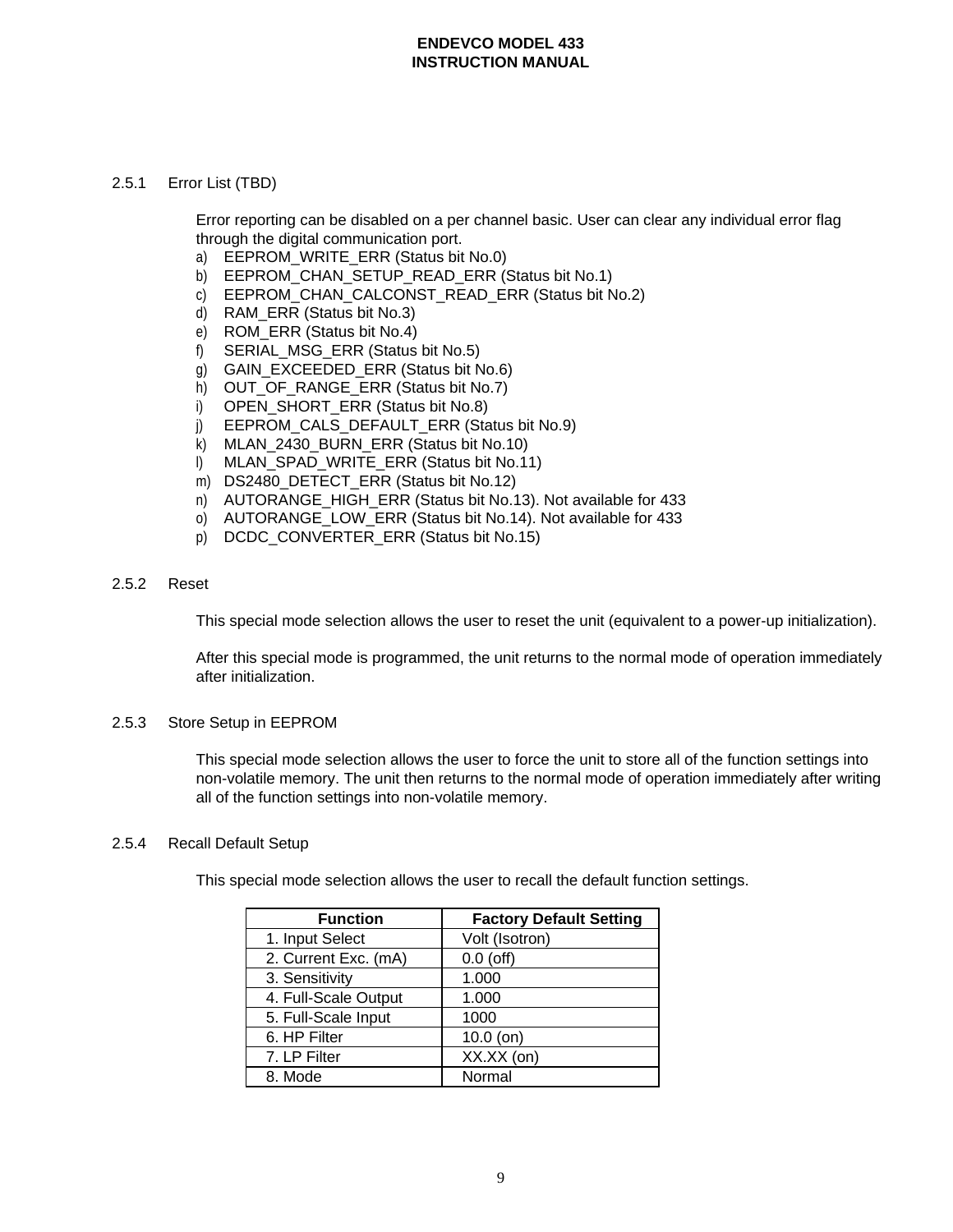### 2.6 CALIBRATION

Calibration coefficients are stored in each card's internal non-volatile memory, and they can be read or written by a host remote computer.

The gain calibration constants are calculated by using the following general calibration procedure:

Set the gain of the amplifier somewhere within the gain range that the calibration constant is going to be applicable.

Inject a reference signal (measured with a calibrated voltmeter) with the proper amplitude and a frequency somewhere within the flat passband of the amplifier.

Measure the output signal with the same calibrated voltmeter to determine the % deviation from the ideal desired measurement.

Calculate the new calibration constant as follows:

New Cal Constant = Original Cal Constant \*  $\frac{1}{2}$  Actual Magaynement  $\overline{1}$ (Ideal Desired Measurement) l ſ Actual Measurement IdealDesired Measurement

Write the corresponding calibration constant into the amplifier's internal non-volatile memory.

Verify that the amplifier outputs the desired signal level.

A checksum for the calibration constants is stored in non-volatile memory. The card will use this checksum at power up to verify that all calibration constants are good. The card will declare an error if the checksum test for the calibration constants fails.

A reference table for the calibration constants are designed in the 433 as following.

| <b>Calibration Constant</b>      | <b>Input Select</b> | Gain  |
|----------------------------------|---------------------|-------|
| k1 for $100 <$ Gain $< 1000$     | Volt                | 200   |
| k2 for $10 <$ Gain $< 100$       | Volt                | 20    |
| k3 for $0 <$ Gain $< 10$         | Volt                | 2     |
| k4 for $0 <$ Gain $< 10$         | Chrg                | 2     |
| K5 for $0 <$ Gain $< 10$         | OutCal              | 2     |
| K6 to calib. digital RMS slope   | Volt                | 2 & 1 |
| K7 to calib. digital RMS offset  | Volt                | 1     |
| K8 to calib. digital PEAK slope  | Volt                | 2 & 1 |
| K9 to calib. digital PEAK offset | Volt                | 1     |

# 2.6.1 Gain Calibration

Calibration constants k1 through k5 are used to calibrate the gain of the unit. This is accomplished by applying a 300 Hz calibration signal into the Isotron input for k1, k2, and k3, or into the Charge input for k4, and adjusting the calibration constant displayed on the OASIS 2000 Software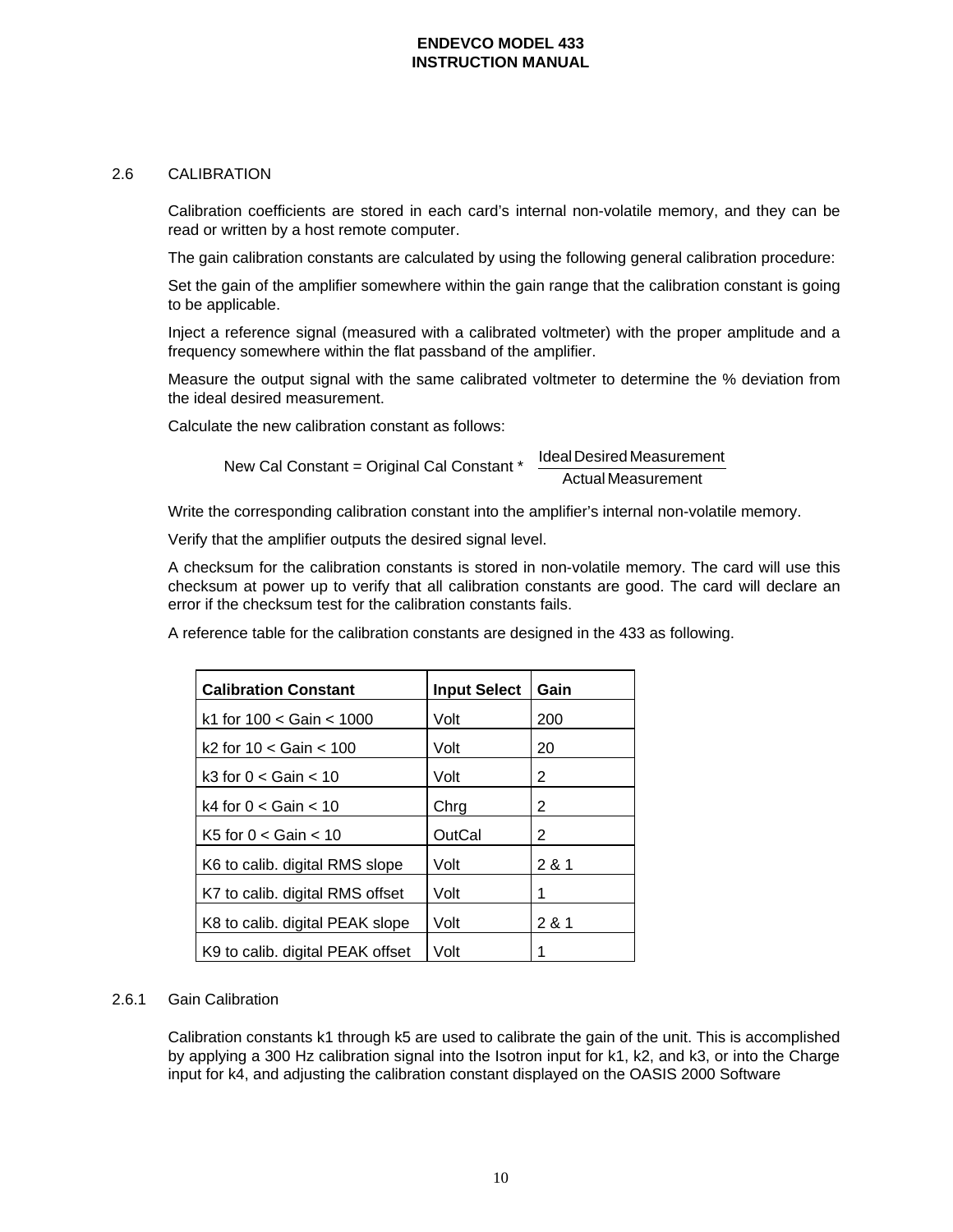Controller until the desired output (input signal multiplied by gain) is obtained. The amplitude of the input signal should be set to 30.0 mVRMS for k1, 0.300 VRMS for k2, 3.00 VRMS for k3, and 3000 pC-RMS for k4 (3.0 VRMS into a 1000 pF series capacitor).

### 2.6.2 OUTCAL Calibration

Calibration constants k5 is used to calibrate the OUTCAL gain of the unit. This is accomplished by activating an internal oscillator signal and adjusting the calibration constant displayed on the OASIS 2000 Software Controller until the desired output (1 V FS Output multiplied by gain) is obtained.

### 2.6.3 Digital RMS Reading Calibration

Calibration constants k6 and k7 are used to calibrate the Analog to Digital converter of the unit. The following procedure must be followed to accomplish this calibration:

Set the UUT for gain=1 and apply an approximately 3 Vrms at 300 Hz calibration signal into the Volt. Record the RMS OASIS reading (y1) and output reading by DVM (x1).

Set the UUT for gain=2 and apply an approximately 3 Vrms at 300 Hz calibration signal into the Volt. Record the RMS OASIS reading (y2) and output reading by DVM (x2).

Then compute the slope by  $m = (y2-y1)/(x2-x1)$  and offset  $b = y1-(m)x1$ .

Using low-level command from OASIS, write slope and offset cal-constant numbers to properly channel respectively.

Note: Before performing digital RMS reading calibration, user must reset K6=1 and K7=0

### 2.6.4 Digital PEAK Reading Calibration

Calibration constants k8 and k9 are used to calibrate the digital Peak reading of the unit. The following procedure must be followed to accomplish this calibration:

Set the UUT for gain=1 and apply an approximately 3 Vrms at 300 Hz calibration signal into the Volt. Record the PEAK OASIS reading (y1) and output reading by DVM (x1).

Set the UUT for gain=2 and apply an approximately 3 Vrms at 300 Hz calibration signal into the Volt. Record the PEAK OASIS reading (y2) and output reading by DVM (x2).

Then compute the slope by  $m = (y2-y1)/(x2-x1)$  and offset b = y1-(m)x1.

Using low-level command from OASIS, write slope and offset cal-constant numbers to properly channel respectively.

Note: Before performing digital Peak reading calibration, user must reset K8=1 and K9=0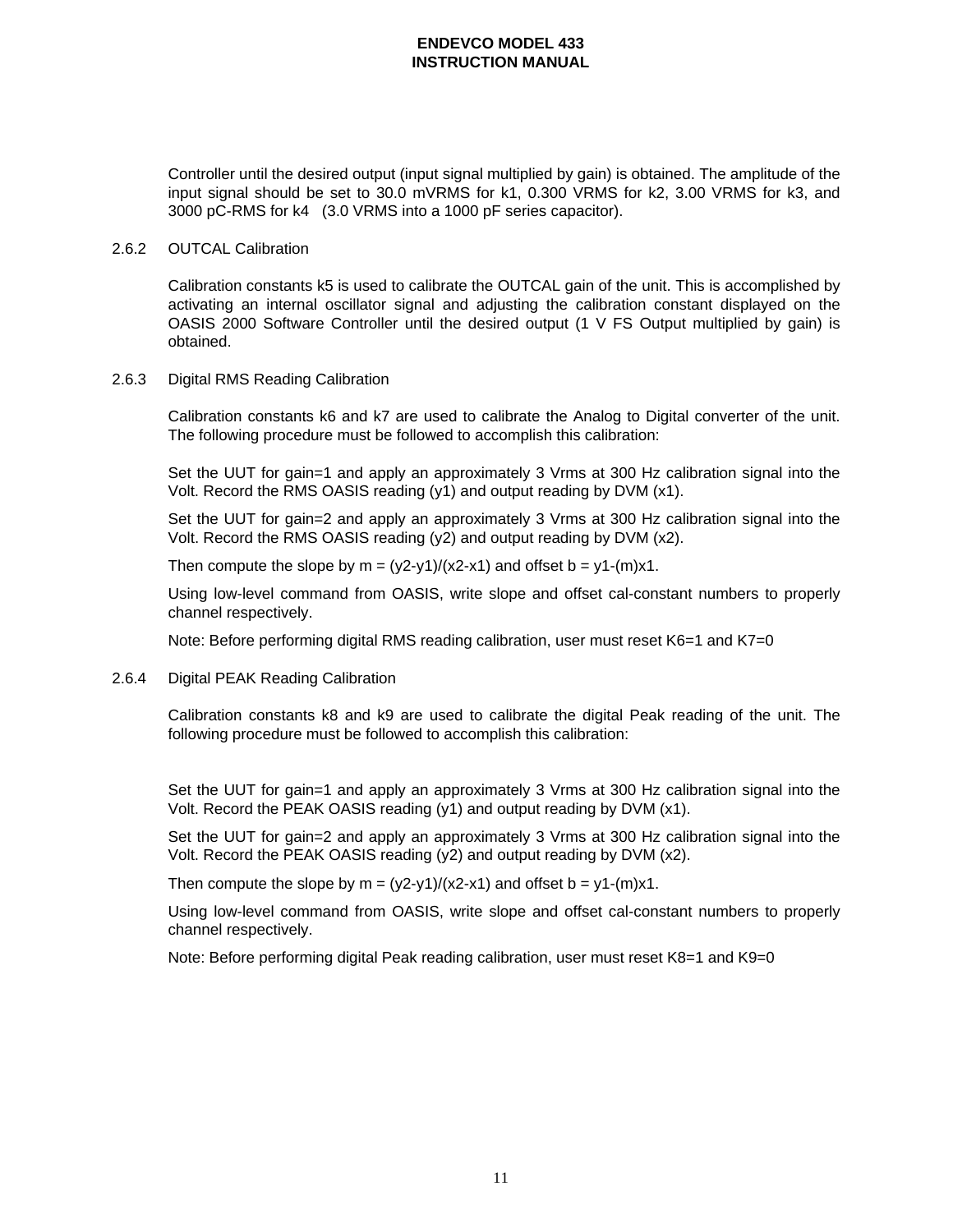#### 3. INSTALLATION AND OPERATION

#### 3.1 INTRODUCTION

This section contains information on the incoming inspection, installation and checkout of the Model 433.

### 3.2 UNPACKING AND INSPECTION

# **WARNING OBSERVE SOUND ESD PRECAUTIONS WHEN UNPACKING AND HANDLING THE MODEL 433**

The Model 433 has been thoroughly tested at the factory before shipment and should be ready for operation when received. However, an inspection should be made to ensure that no damage occurred during shipment.

The Model 433 signal-conditioning module is shipped with its instruction manual in one packing box. Carefully unpack and check all items for shipping damage. Any obvious damage should be immediately reported to the carrier and no attempt should be made to operate the equipment. Also, carefully compare each item shipped in its packing box against the Packing List and notify the factory if any discrepancies are discovered.

It is recommended that all packing material be retained for future use.

#### 3.3 INSTALLATION

The Model 433 is designed to be installed and operated in the ENDEVCO Model 4990A series rack utilizing SW2000 configuration editor software or SW400 matrix view software.

Install the Model 433 signal-conditioning module into the front side of the 4990A.

Carefully align the module with the card guides, push the module into the rack and secure it with the attached mounting screws. Check that all modules are secure in the rack.

#### 3.4 PREPARATION FOR OPERATION

Prior to operating the Model 4990A the operator should verify the DIP switch setting per the following instructions. (Refer to IM4990A for further information)

#### 3.4.1 BAUD RATE AND SIGNAL ROUTING SELECTION

Baud Rate and Signal Routing is selected through two 8-position DIP switches, located on the card-side of the back plane, accessible from the front side of the unit. To access the DIP switches, the card in slot 16 must be removed. The DIP switches offer three modes of operation:

- 4990A-2 mode: Serial connector on front panel connected to back plane for RS232 operation
- 4990A-1 mode: Serial connector of EDAS controller connected to back plane for ethernet operation. Optionally, the back plane signals may be monitored via the front panel serial connector.
- EDAS configuration mode: Serial connector on front panel connected to EDAS controller. This setting is to be used when configuring the ITP address and other characteristics of the EDAS controller.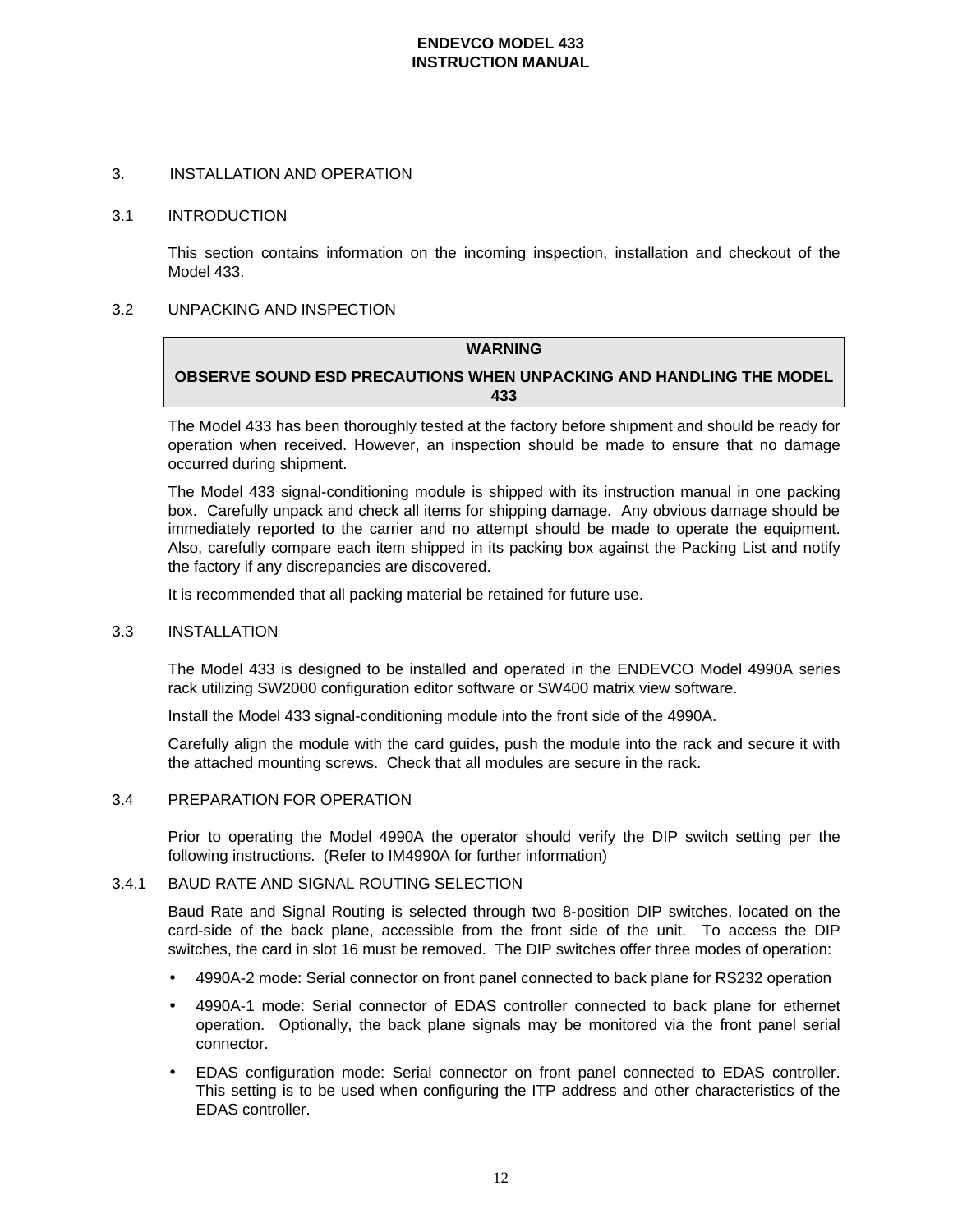The baud rate of the rack is determined by position 8 of switch S2. It is also possible to accommodate reversed TX/RX cables (null-modem cables) using positions 1 and 2 of S2.

3.4.2 DEFAULT DIP SWITCH SETTINGS FOR RS-232 RACK (4990A-2):

| <b>POS</b>     | S <sub>1</sub><br><b>SWITCH</b><br><b>SETTING</b> | <b>REMARK</b>                                            | S <sub>2</sub><br><b>SWITCH</b><br><b>SETTING</b> | <b>REMARK</b>                                                                                                                                                            |
|----------------|---------------------------------------------------|----------------------------------------------------------|---------------------------------------------------|--------------------------------------------------------------------------------------------------------------------------------------------------------------------------|
| 1              | <b>ON</b>                                         | front panel RX $\leftarrow \rightarrow$<br>back plane RX | <b>OFF</b>                                        | (use POS1 ON for reversed<br>cable, $TX \leftarrow \negthickspace \negthickspace \negthickspace \negthickspace \negthickspace \negthickspace \negthickspace \mathsf{RX}$ |
| 2              | <b>OFF</b>                                        |                                                          | <b>OFF</b>                                        | (use POS2 ON for reversed<br>cable, $RX \le -$ -> $TX$ )                                                                                                                 |
| 3              | <b>OFF</b>                                        |                                                          | ON                                                | straight cable $(TX \leftarrow \rightarrow TX)$                                                                                                                          |
| 4              | <b>ON</b>                                         | front panel TX $\leftarrow \rightarrow$<br>back plane TX | <b>ON</b>                                         | straight cable (RX $\leftarrow$ $\rightarrow$ RX)                                                                                                                        |
| 5              | <b>OFF</b>                                        |                                                          | X                                                 |                                                                                                                                                                          |
| 6              | <b>OFF</b>                                        |                                                          | X                                                 |                                                                                                                                                                          |
| $\overline{7}$ | X                                                 |                                                          | X                                                 |                                                                                                                                                                          |
| 8              | X                                                 |                                                          | <b>ON</b>                                         | baud rate $= 9.6$ kbd (OFF for<br>19.2kbd)                                                                                                                               |

3.4.3 DEFAULT DIP SWITCH SETTINGS FOR ETHERNET RACK (4990A-1):

| <b>POS</b> | S1<br><b>SWITCH</b><br><b>SETTING</b> | <b>REMARK</b>                                    | S <sub>2</sub><br><b>SWITCH</b><br><b>SETTING</b> | <b>REMARK</b>             |
|------------|---------------------------------------|--------------------------------------------------|---------------------------------------------------|---------------------------|
|            | <b>OFF</b>                            | (ON for snoop mode)                              | <b>OFF</b>                                        |                           |
| 2          | <b>ON</b>                             | EDAS RX $\leftarrow$ $\rightarrow$ back plane RX | <b>OFF</b>                                        |                           |
| 3          | <b>OFF</b>                            |                                                  | <b>OFF</b>                                        | (ON for snoop<br>mode)    |
| 4          | <b>OFF</b>                            | (ON for snoop mode)                              | <b>OFF</b>                                        | (ON for snoop<br>mode)    |
| 5          | <b>ON</b>                             | EDAS TX $\leftarrow \rightarrow$ back plane TX   | X                                                 |                           |
| 6          | <b>OFF</b>                            |                                                  | X                                                 |                           |
| 7          | X                                     |                                                  | X                                                 |                           |
| 8          | X                                     |                                                  | <b>OFF</b>                                        | baud rate $= 19.2$<br>kbd |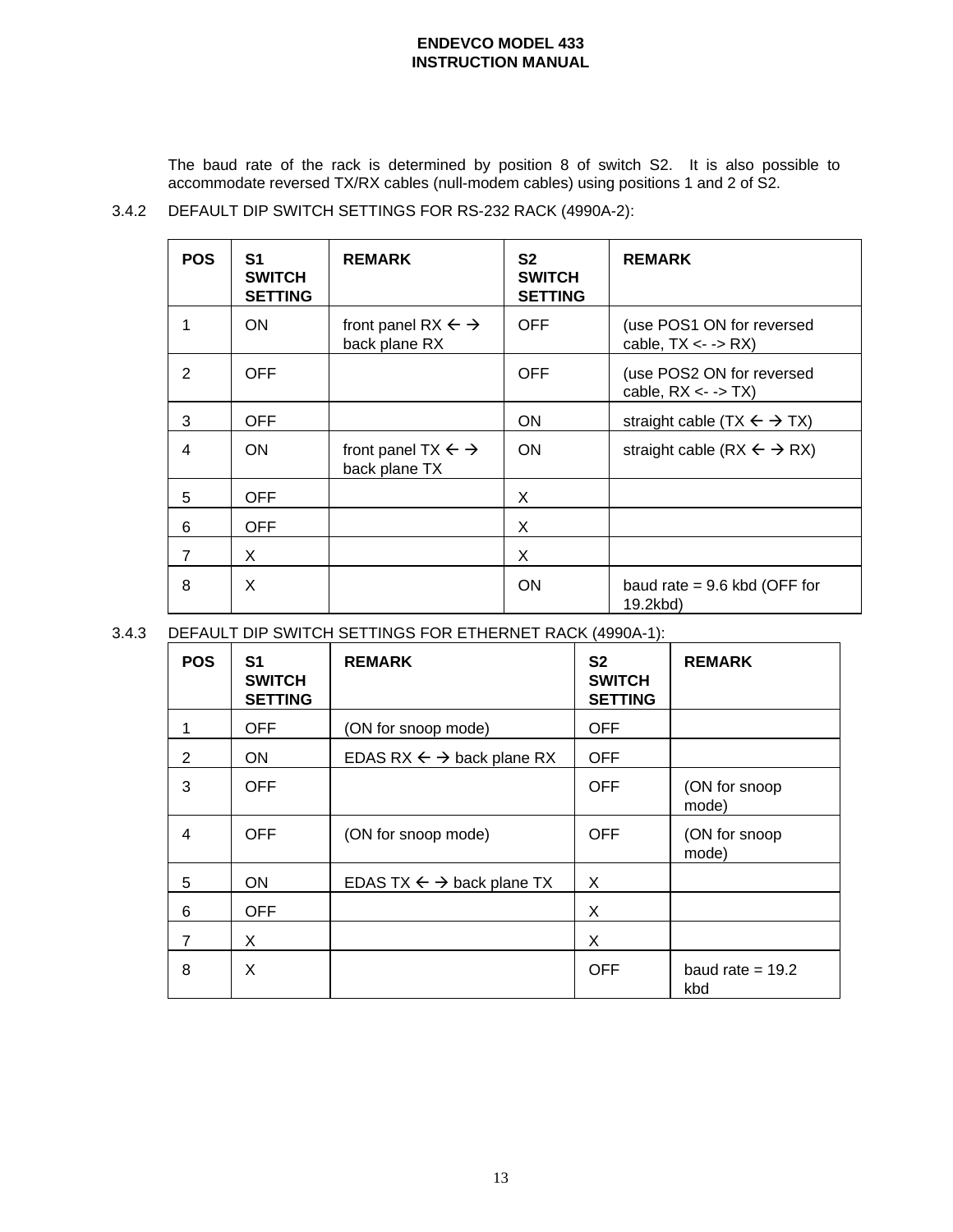In snoop mode, the serial signals generated by the cards will appear on the RX pin of the front panel and the serial signals generated by the EDAS controller will appear on the TX pin of the front panel. This can be used for monitoring purposes. In this mode, only "listening" devices (i.e. RX inputs) may be connected to the serial connector on the front panel. TX outputs, i.e. devices that actively drive RS-232C signals, will interfere with the communication between the EDAS controller and the card. Jumper Settings for EDAS Configuration are listed in the table below. After configuring the EDAS controller, S1 and S2 must be switched back to the 4990A-1 default settings.

3.4.4 OPTIONAL DIP SWITCH SETTINGS FOR EDAS CONFIGURATION ONLY (4990A-1):

| <b>POS</b>     | S1<br><b>SWITCH</b><br><b>SETTING</b> | <b>REMARK</b>                                     | <b>S2</b><br><b>SWITCH</b><br><b>SETTING</b> | <b>REMARK</b>                                      |
|----------------|---------------------------------------|---------------------------------------------------|----------------------------------------------|----------------------------------------------------|
| 1              | <b>OFF</b>                            |                                                   | <b>OFF</b>                                   |                                                    |
| 2              | <b>OFF</b>                            |                                                   | <b>OFF</b>                                   |                                                    |
| 3              | <b>ON</b>                             | EDAS RX $\leftarrow \rightarrow$ front panel RX   | <b>ON</b>                                    | EDAS TX $\leftarrow \rightarrow$<br>front panel TX |
| 4              | <b>OFF</b>                            |                                                   | <b>ON</b>                                    | EDAS RX $\leftarrow \rightarrow$<br>front panel RX |
| 5              | <b>OFF</b>                            |                                                   | X.                                           |                                                    |
| 6              | <b>ON</b>                             | EDAS TX $\leftarrow$ $\rightarrow$ front panel TX | X.                                           |                                                    |
| $\overline{7}$ | X                                     |                                                   | X                                            |                                                    |
| 8              | X                                     |                                                   | X                                            | baud rate = $9.6$ or<br>19.2 kbd                   |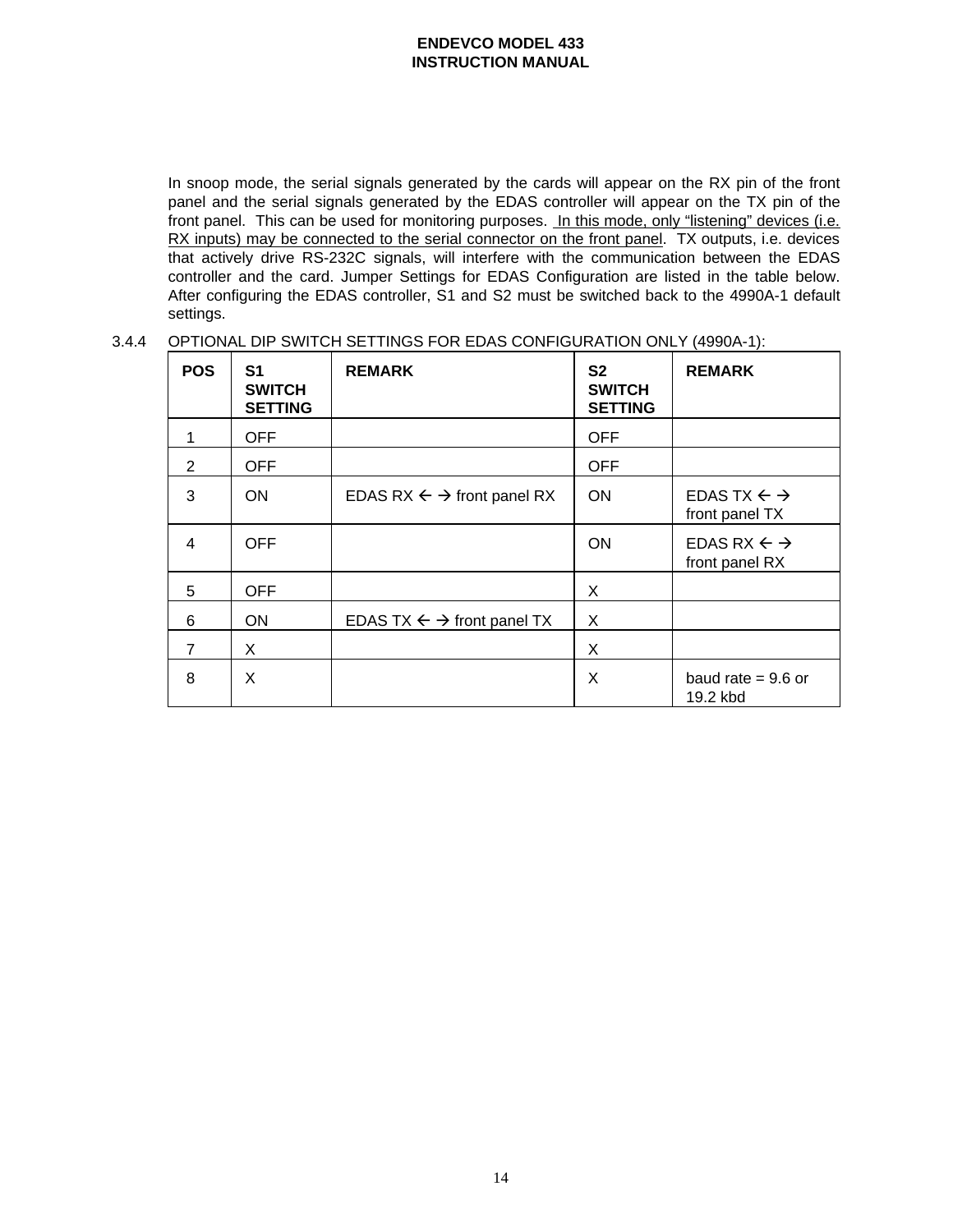### 3.4.5 CONNECTION OF MODEL 4990A WITH PC.

Connect the Model 4990A rack to your PC in one of the three configurations shown below. Connect the host computer interface cable to the RJ45 connector (4990A-1) or the 9 pin "D" connector (4990A-2). Refer to IM4990A.

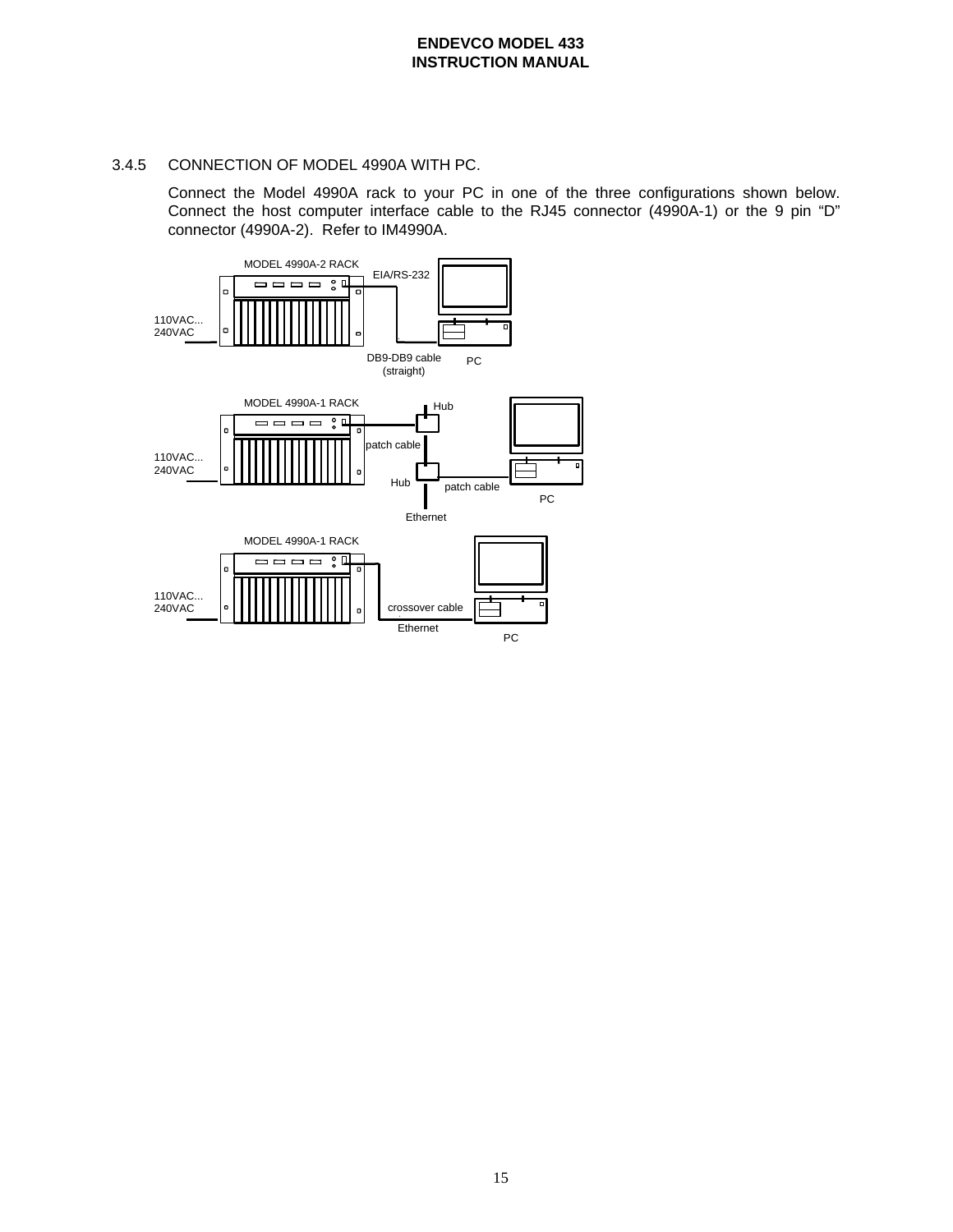#### 3.4.6 POWERING UP OF THE RACK ASSEMBLY

#### **WARNING:**

PRIOR TO INSERTING THE POWER CORD INTO THE POWER ENTRY MODULE, VERIFY THE FOLLOWING:

- POWER SOURCE IS BETWEEN 90 AND 264 VAC, 50 TO 440 Hz.
- THE INSTALLED FUSE IS THE SAME RATING AS LABELED ON THE RACK NEXT TO THE POWER ENTRY MODULE.
- COMMON CONNECTION (THIRD WIRE) OF THE POWER SOURCE IS CONNECTED TO EARTH GROUND.

Power up the Model 4990A by activating the switch on the power entry module. Verify the fan is operating. Verify the LED on the front of the Model 433 is lit.

**CAUTION: The channel settings of the signal conditioning modules are not automatically stored in non volatile memory. If power is removed from the Model 4990A rack, or a signal conditioning module is removed while the rack is powered up, (not recommended) all channel settings will revert to whatever was last saved in non-volatile memory. Refer to IMSW2000 for instructions on saving the rack configuration to a file, or writing the individual module setup in EEPROM.**

3.4.7 RUNNING THE OASIS 2000 SOFTWARE

#### OASIS 2000 Overview

The OASIS 2000 software works with all Endevco Model 4xx Series rack mounted signal conditioner and amplifier units. The Model 433 falls into this category.

### Configuration Limits

The software can configure up to a maximum of 16 racks with up to 16 units in each rack. If 16 racks contained 16 Model 433 units then the channel count would be 2048 (16x16x8). The racks needn't however, contain the same unit type in each slot of each rack. The different unit types can be intermixed freely at the users discretion.

#### Using the OASIS Configuration Editor

The OASIS software can be run in both an ONLINE and OFFLINE mode. When OFFLINE no attempt is made to access the hardware. This mode can be used to setup and save multiple configurations with or without physical hardware present.

All the functions of the Model 433 are remotely programmable through the configuration editor. The same set of functions and modes are available for each channel.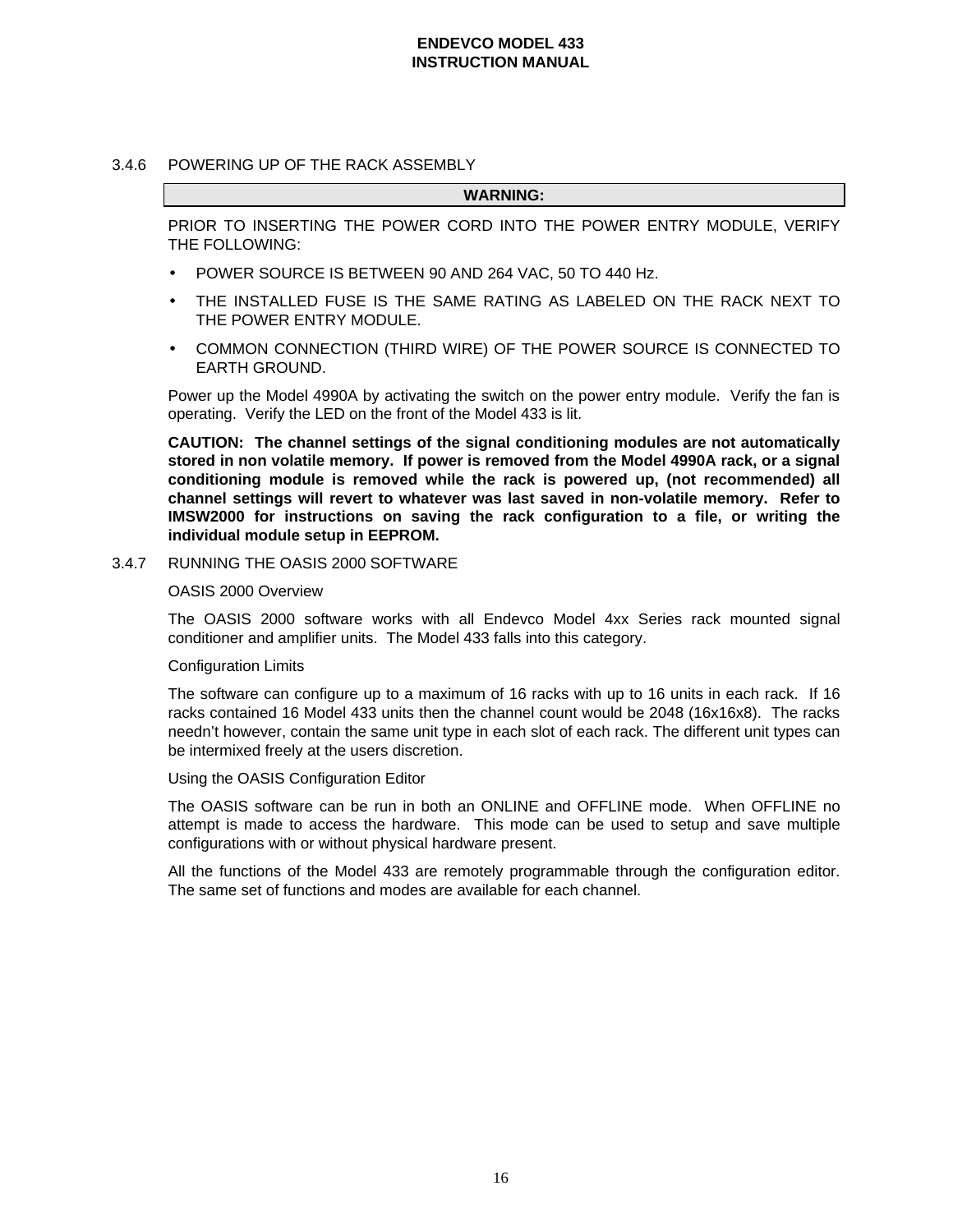### 4. OPERATION

### 4.1 CONNECTIONS

| 4.1.1 Sensor Input           | <b>BNC</b>                                          |
|------------------------------|-----------------------------------------------------|
| 4.1.2 AC Output              | <b>BNC</b>                                          |
| 4.1.3 Connector to Backplane | DIN 41612 Type C, 96-pin contact, male, right-angle |

# 4.2 MODEL 433 CONFIGURATION

Control and configuration of the Model 433 is accomplished with the SW2000 OASIS configuration software. The leftmost column of this screen display contains the row headings. These break down into four categories, from top to bottom they are;

### Physical Hardware Identification

Location and Status (rows Rack through Amplifier Output). This section provides the physical location of a particular channel in terms of rack and amplifier as well as its type and status.

#### Amplifier settings

Rows Sensor Power through Report Errors. This section allows the user to change the settings of a single or multiple amplifiers. If the hardware is ONLINE the setting will be sent to the hardware automatically after it is changed. Warnings are provided when a parameter is being set and is not applicable.

### Sensor Data

Rows Sensitivity through Calibration Date. This section is where Smart Isotron 1451.4 TEDS data is displayed or where similar information for non-smart type sensors can be entered. Several of these fields also have pop-up lists for ease of entry. Row headings with \*\* indicate the associated cells are free text entry areas for non smart sensors. It should be noted that for Smart Isotron sensors the 'Write TEDS' operation will ONLY write the Position field to the sensor.

#### User Fields

These rows are available for customizing the application to a particular installation.

The columns to the right of the row headings represent individual channels. The intersection of a row and column specify one setting or data item for the indicated channel.

# 4.2.1 AMPLIFIER FUNCTIONS

These functions are accessed by selecting the Amplifiers menu bar item, then Functions and then the desired function.

All functions operate on a unit basis. To select the units, click on the starting channel in the Channel Row and drag the mouse to the last channel of the last unit of the selection. Then select Amplifier, Functions, Specific Function.

Following is a brief description of each function:

#### Auto Range

Auto-ranging is accomplished by automatically adjusting Full Scale Input Range (FSI) such that the maximum instantaneous absolute peak detected at the output during the specified duration is within the specified percentage (40% to 80%) of the Full Scale Out Range (FSO) setting.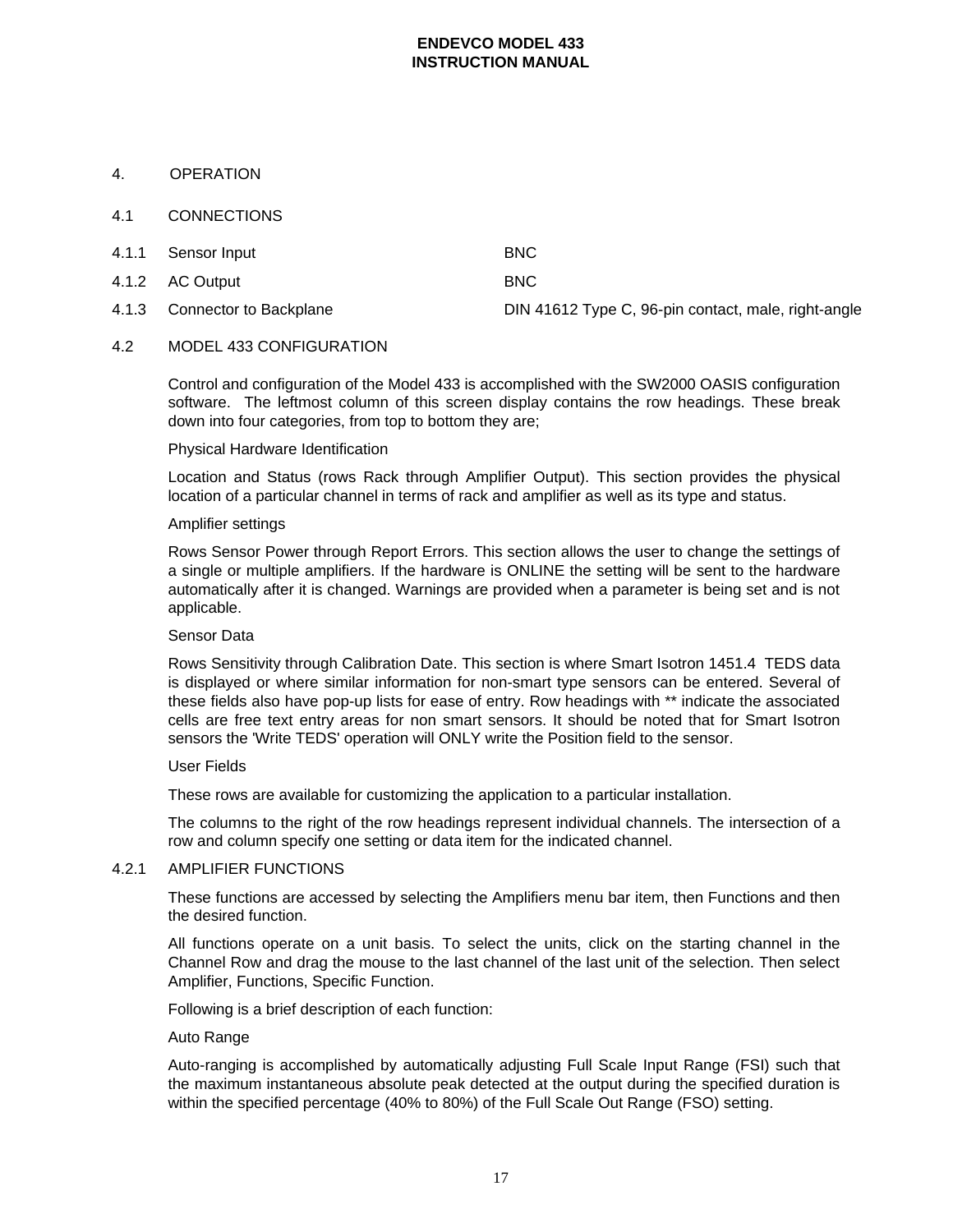The user can stop auto-ranging any time by activating the Cancel button. Activating The OK button sends the command to the amplifier to start Auto-Ranging. The amplifier will auto-range for the duration specified in the seconds control. Valid duration times are from 15 to 200 seconds, in steps of 5 seconds.

When complete, the OASIS table will be updated with the new FSI values. In the event the amplifier gain could not be adjusted to achieve the desired percentage of FSO, an error will be indicated and the FSI values will be adjusted to achieve a value as close as possible to the desired value.

#### Output Calibration Channel ID Waveform

Activation of the Output Channel ID Waveform function will cause the Output Calibration Channel ID dialog box to appear. This function causes each selected amplifier unit to transmit a specified 10 bit id on each amplifier channel. The amplitude of this transmission is determined by the Full Scale Output setting. The ID value to be transmitted is specified by selecting the row on the OASIS configuration table, which has been set up to contain the id. The available rows to select are listed in a pull down menu and consists of the User Field Rows.

The purpose of this function is to provide a capability to verify the connections between the OASIS signal conditioning amplifier channels and the data acquisition system, which receives its output. To verify the connections, the data acquisition system would simply acquire and interpret the ID's and then determine if the channel ID's received are what were expected. Valid numbers for ID values are in the range 0-1023.

#### Adjust Full Scale Input (FSI)

This function simply increases or decreases the FSI setting on all channels of the selected units by a selectable factor of between 0.001 and 1000.0. When activated a dialog box will appear allowing the scaling factor to be specified.

#### Read Amplifier Output

This function returns one digitized A/D reading for each channel of the selected units. The reading can be requested as Peak or RMS and can be converted to Volts, Engineering Units or % Full Scale.

Activating the Sample button causes a reading to be taken from each selected channel. The results are presented in the Amplifier Output Row of the OASIS Table.

**Note:** Sampling will briefly interrupt the signal selected for the BNC output on the front panel of the 433.

#### Amplifier Output Diagnostics

This function allows a user to verify that the last reading from the output of the amplifier is within an expected range or value. Channels which have readings that fall outside the expected range or value are listed in a results window immediately and are flagged in the table with an asterisk.

If a comparison of Less than Minimum is selected then the analog reading in the OASIS table is compared to the Minimum Limit value. If the Table value is lower than the limit then the reading passes. If it is greater or equal to, it fails and is flagged with an asterisk. The Greater Than Maximum selection works the same way but uses the Maximum Limit. The Between selection uses both limits. Any value between the minimum and the maximum will be flagged. NOT Between also uses both limit values. In this case, any value less than the minimum or greater than the maximum will be flagged.

Activation of the Compare button causes the comparison.

Several readings are shown with an asterisk in the results display above. These channels readings were outside the limits established in the Analog Output Diagnostics dialog.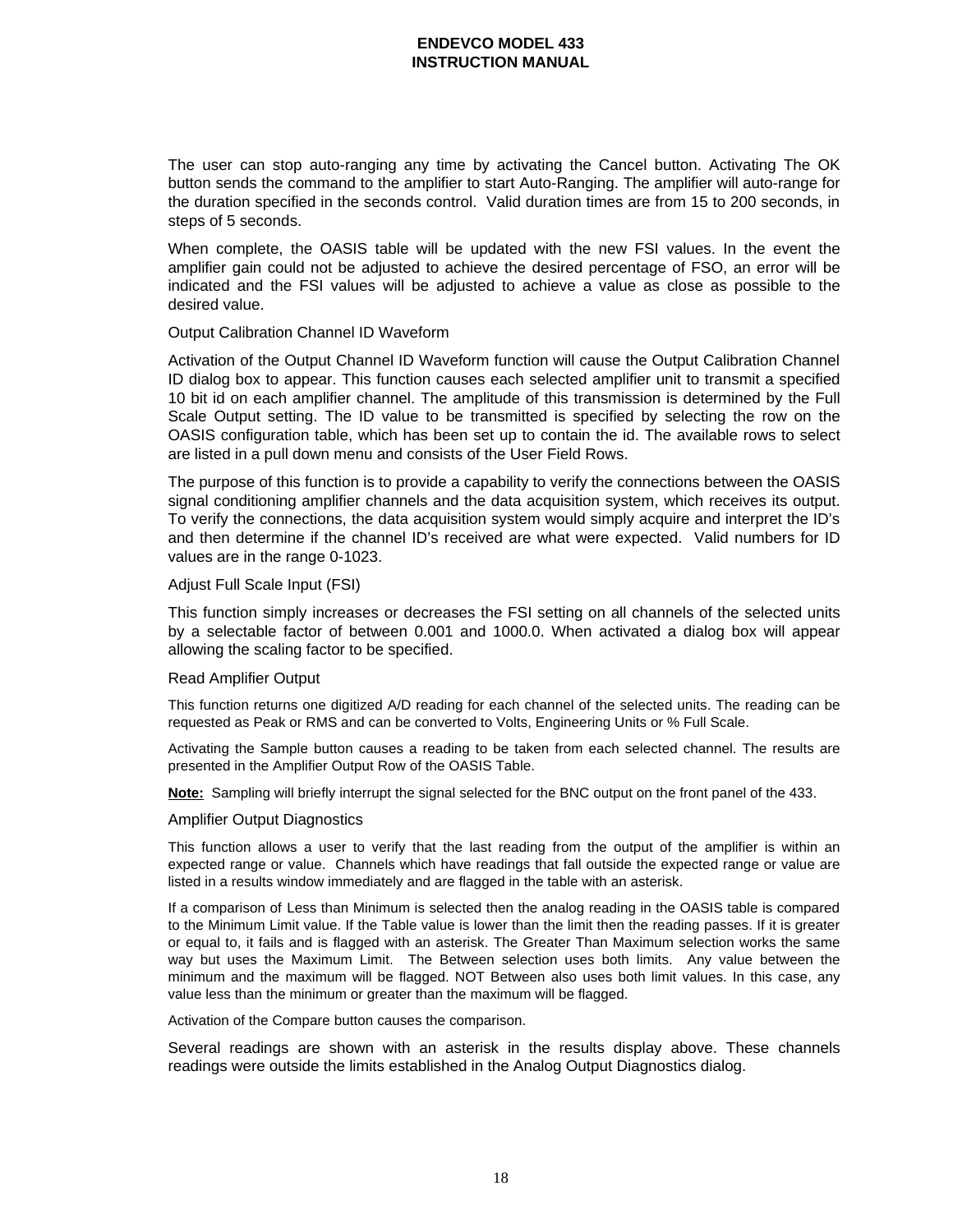#### 5. TROUBLESHOOTING

Refer to IM4990A and IMSW2000 for additional information.

To aid in troubleshooting the rack, access to the power supply and module interconnect PCB is gained with the rear panel dropped down to the open position.

If 4990A or 433 do not respond, check:

• Power applied to 4990A rack. Check fuse. Fan must be audible, airflow must be present.

#### **WARNING**

LETHAL VOLTAGES ARE PRESENT AT THE POWER ENTRY MODULE. USE EXTREME CAUTION WHEN PERFORMING THE NEXT STEPS

- Check DC voltages inside the backplane. Jumpers W2/W4/W7/W8/W9 are labeled with their appropriate voltages.
- Serial cable/Ethernet cable connected?
- Serial cable connected from DB9 connector on rear panel to W1 on back plane for 4990A-2, serial cable connected from EDAS serial port to W1 on back plane for 4990A-1.
- Type of Ethernet cable to RJ-45 connector on rear panel (must be crossover when connecting PC, straight when connecting to in-house net).
- For Ethernet communication insure the IP address is correct.
- Type of serial cable (straight  $TX = 2$ ,  $RX = 3$  at 4990A end), if null-modem cable is used, change DIP switch settings (see 4990 Instruction Manual)
- Baud rate identical for OASIS SW2000 software and 4990A rack.
- Check if card is plugged in properly. Connector must latch, LED must be on (blinking when powering up).
- Check card function. When powered on, LED must go from OFF --> red --> green/red (depending on fault status). Reset of all cards can be initiated by briefly connecting pins 1 and 2 of J31 (RESET)
- Cards will blink upon receiving serial data in the proper format.

If 433 displays/reports fault status, check:

- Is a channel fault enabled for an unused channel?
- Are all inputs of enabled channels connected to a sensor?
- Check sensor cable and the sensor.
- Obtain fault status in OASIS SW2000 software menu

If no signal appears on outputs, check:

- Check if proper channel is selected in OASIS SW2000 menu
- Is the proper input selected for the unit and channel?
- Is the output cable connected?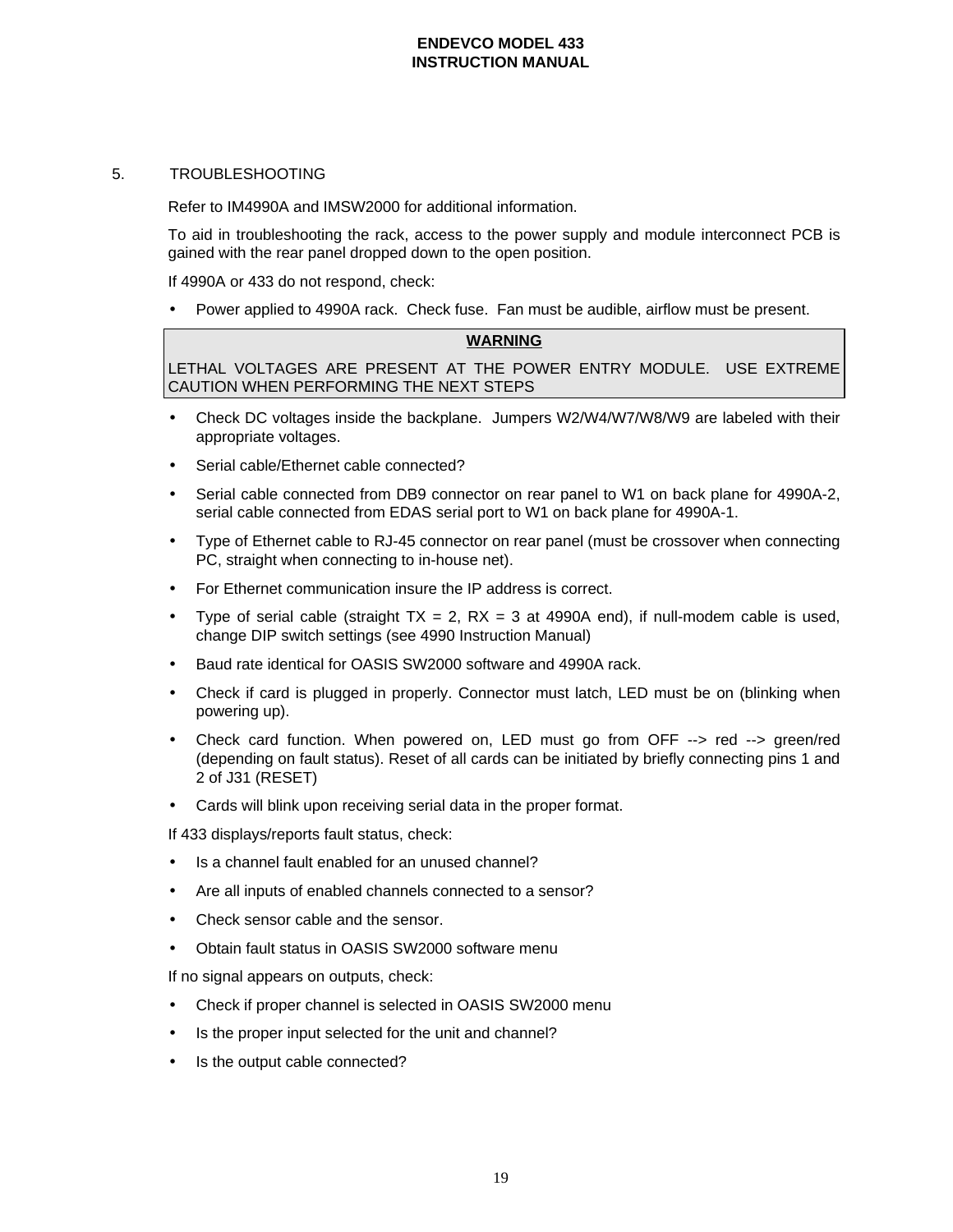### 6. OUTLINE DRAWING



**FIGURE 1 –** Front panel and card dimension

### 7. SAFETY

The following general safety precautions must be observed during all phases of operation, service, and repair of this instrument. Failure to comply with these precautions or with specific warnings elsewhere in this manual violates safety standards of design, manufacture, and intended use of the instrument. ENDEVCO assumes no liability for the customer's failure to comply with these requirements.

#### Ground the Instrument

To minimize shock hazard, the instrument chassis and cabinet must be connected to an electrical ground. The instrument is equipped with a three-conductor ac power cable. The power cable must either be plugged into an approved three-contact electrical outlet or used with a threecontact to two-contact adapter with the grounding wire (green) firmly connected to an electrical ground (safety ground) at the power outlet. The power jack and mating plug of the power cable meet International Electro Technical Commission (IEC) safety standards.

#### Do Not Operate In An Explosive Atmosphere

Do not operate the instrument in the presence of flammable gases or fumes. Operation of any electrical instrument in such an environment constitutes a definite safety hazard.

#### Keep Away From Live Circuits

Operating personnel must not remove instrument covers. Component replacement and internal adjustments must be made by qualified maintenance personnel. Do not replace components with power cable connected. Under certain conditions, dangerous voltages mat exist even with the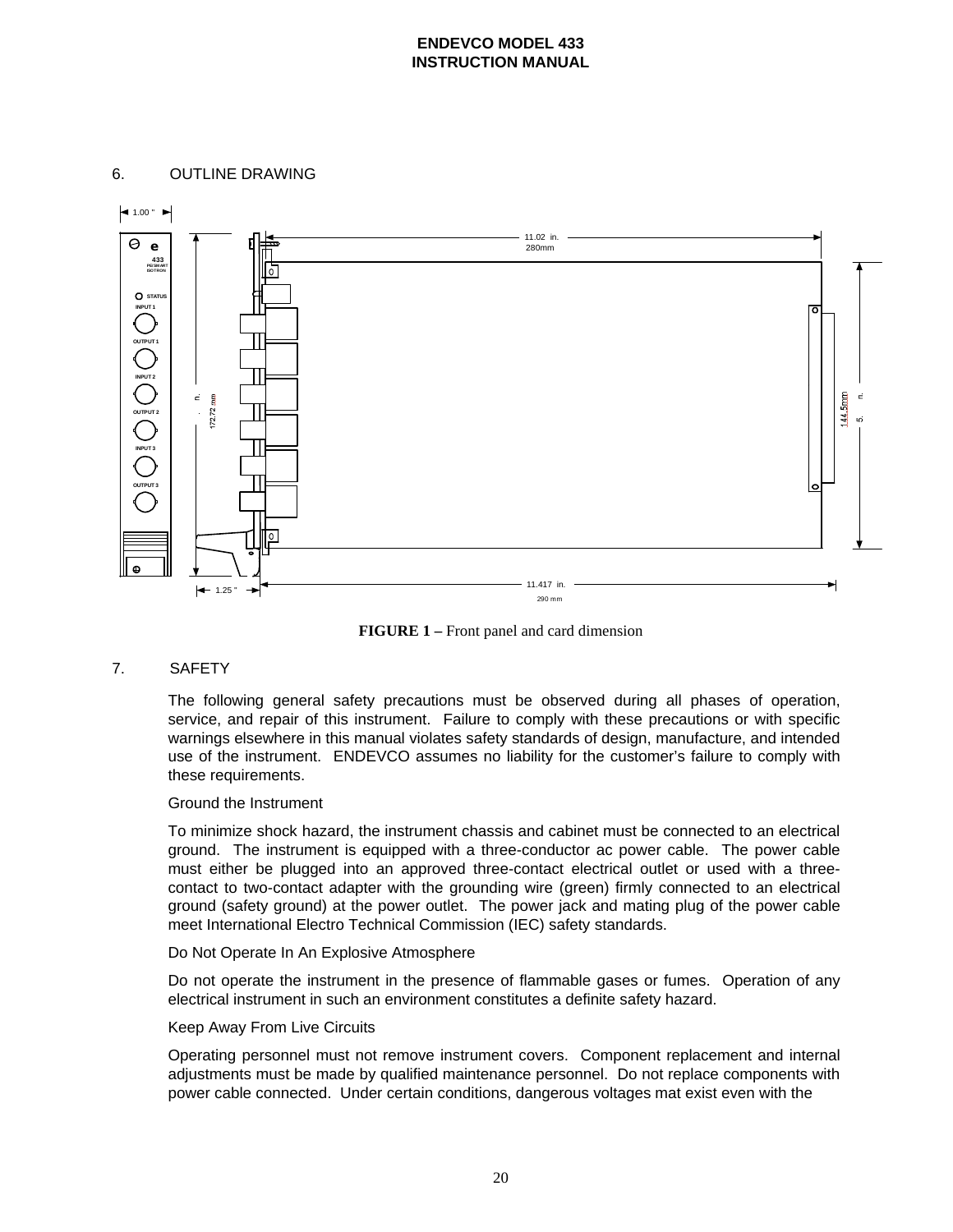power cable removed. To avoid injuries, always disconnect power and discharge circuits before touching them.

Do Not Service Or Adjust Alone

Do not attempt internal service or adjustment unless another person, capable of rendering first aid and resuscitation, is present.

Do Not Substitute Parts Or Modify Instrument

Because of the danger of introducing additional hazards, do not install substitute parts or perform any unauthorized modification to the instrument. Return the instrument to ENDEVCO for service and repair to ensure that safety features are maintained.

Dangerous Procedure Warnings

Warnings, such as the example below, precede potentially dangerous procedures throughout this manual. Instructions contained in the warnings must be followed.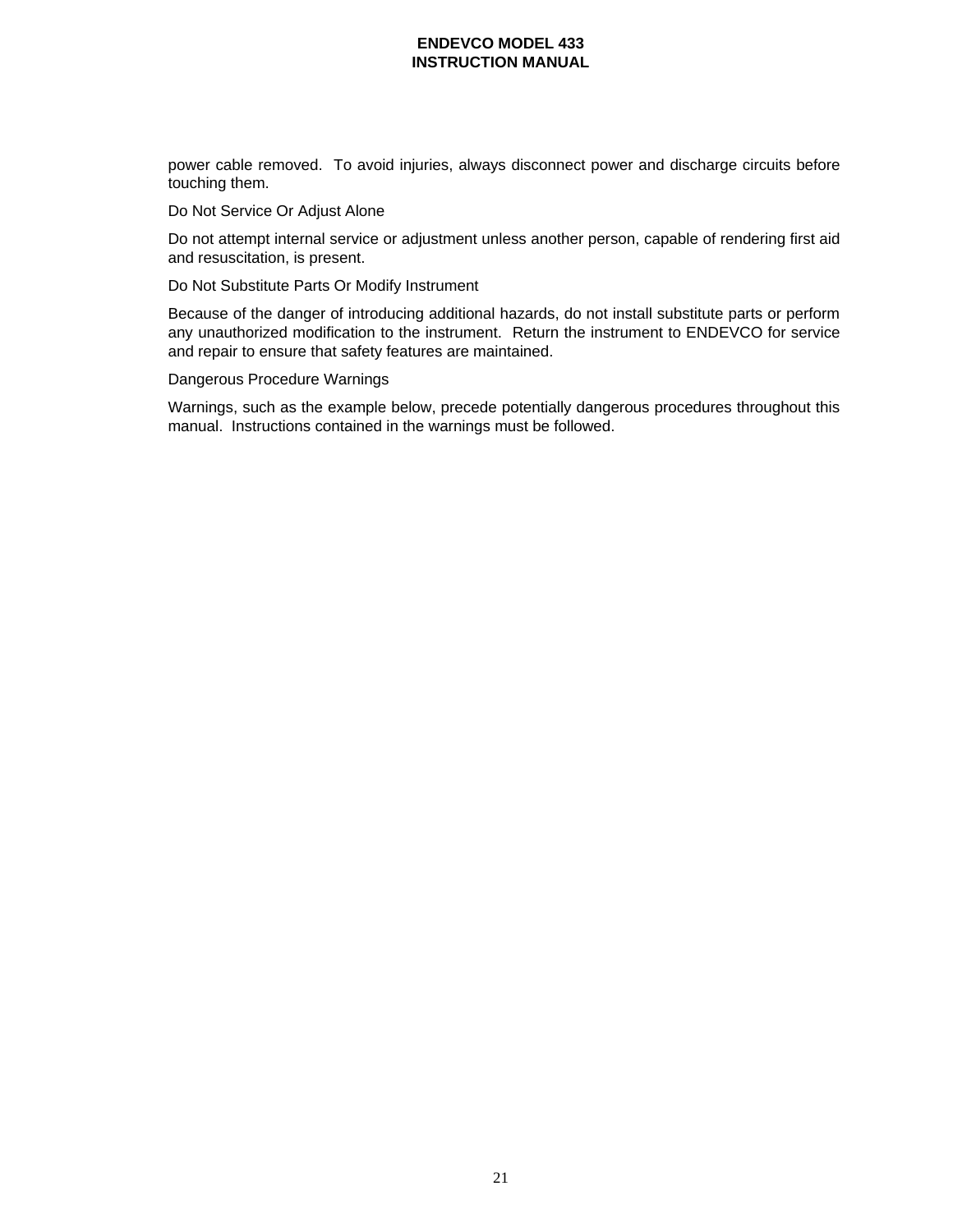# **WARNING**

Dangerous voltages, capable of causing death, are present in this instrument. Use extreme caution when handling, testing, and adjusting.

Safety Symbols

General Definitions of Safety Symbols Used On Equipment or In Manuals.



Instruction manual symbol: the product will be marked with this symbol when it is necessary for the user to refer to the instruction manual in order to protect against damage to the instrument



Protective conductor terminal. For protection against electrical shock in case of a fault. Used with field wiring terminals to indicate the terminal which must be connected to ground before operating the equipment.



The DANGER sign denotes a hazard. It calls attention to an operating procedure, practice, condition or the like, which could result in injury or death to personnel even during normal operation.



The WARNING sign denotes a hazard. It calls attention to an operating procedure, practice, condition or the like, which, if not correctly performed or adhered to, could result in injury or death to personnel.



The CAUTION sign denotes a hazard. It calls attention to an operating procedure, practice, condition or the like, which, if not correctly performed or adhered to, could result in damage to or destruction of part or all of the product.

Line Fuse

Verify that the correct line fuse is installed before connecting the line cord.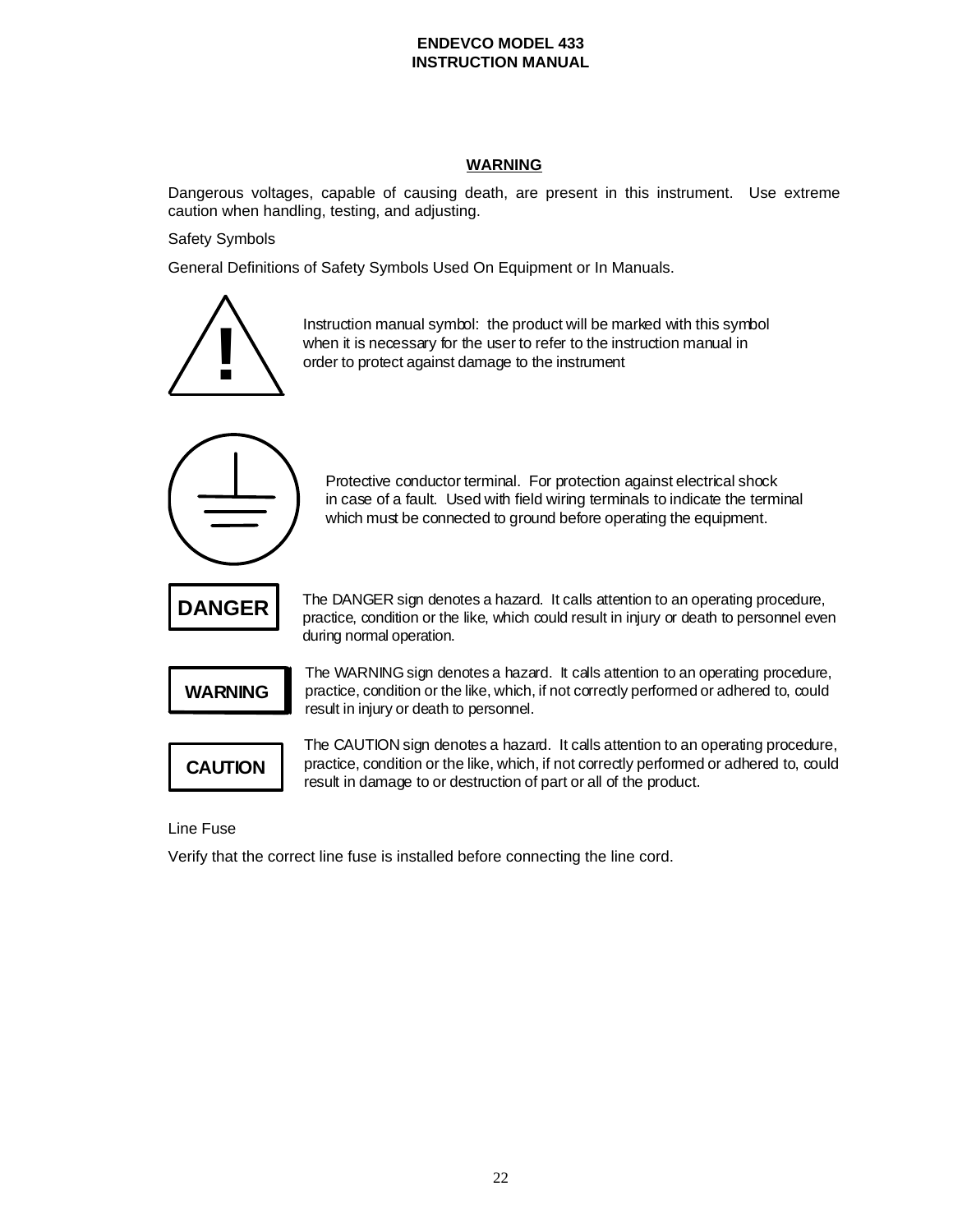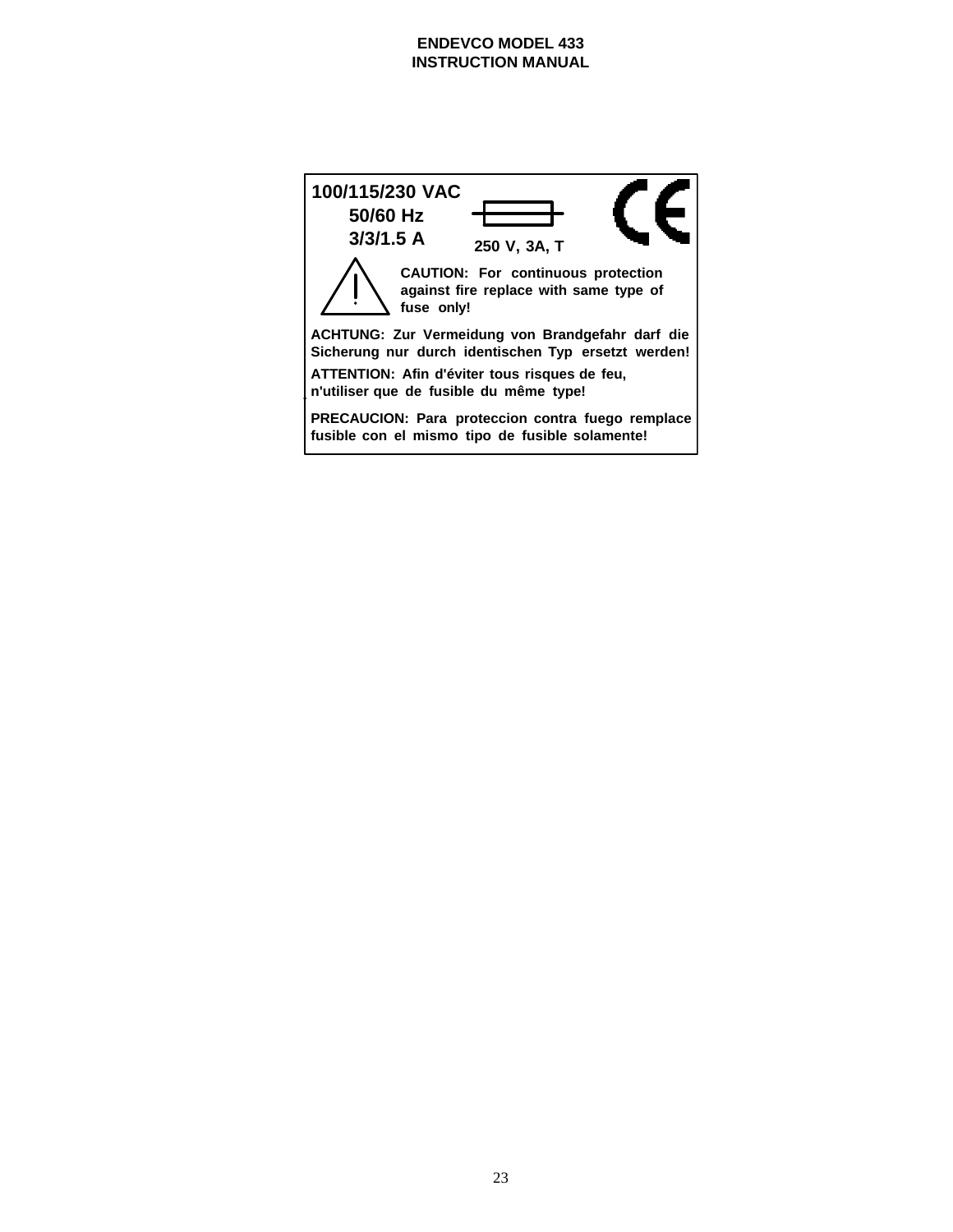# 8. ROUTINE MAINTENANCE AND HANDLING

#### 8.1 INTRODUCTION

The Model 433 is a self-contained electronic instrument that requires minimal maintenance.

The Model 433 is designed to require no component-level repair by the user. However, detailed schematics are available upon request.

The periodic maintenance function performed by the user is quality calibration. Any component failures simply require the user to return the unit to ENDEVCO for repair/replacement.

Should a faulty unit be returned to Endevco, it is suggested that the original or equivalent packaging be used. This will reduce damage to the equipment during shipment.

#### 8.1.1 CALIBRATION

The unit has an external calibration input routed from the Cal Input BNC on the front panel of the Model 4990A rack.

#### 8.1.2 EQUIPMENT REQUIRED

Model 36019 Input Breakout Panel with EW1198 cable

Model 36020 Output Breakout Panel with EW1201 cable

AC/DC generator

Precision pre-amplifier with band filter, e.g. Stanford Research SR-560

Phase Meter

DMM w/ true RMS display

Sensor simulator consisting of 12V Zener diode in series with a 100Ω resistor and DS2430 1-wire memory chip.

Termination network consisting of 2.7kΩ resistor

#### 8.1.3 GAIN CALIBRATION

Gain calibration is performed with a frequency of 1kHz at gains of 2 and 20.

- 1. The 433 is set to 0mA excitation current and a gain of 2. All filters are off. The AC signal generator is set to 1kHz, 3.535V RMS. The output voltage is calibrated to 7.07106V RMS (calibration constant K1).
- 2. The 433 is set to 0mA excitation current and a gain of 20. All filters are off. The AC signal generator is set to 1kHz, .3535V RMS. The output voltage is calibrated to 7.07106V RMS (calibration constant K2).

#### 8.1.4 EXCITATION CURRENT

For this test, each channel excitation output is terminated with 2.7kΩ.

- 1. When 433 is set to excitation current = 0mA, current must be 0mA  $\pm$  1mA.
- 2. When 433 is set to excitation current =  $4mA$ , current must be  $4.7mA \pm 20\%$ .

### 8.1.5 FAULT DETECTION

For this test a DC voltage is applied to the sensor excitation output of the 433. The 433 is set to a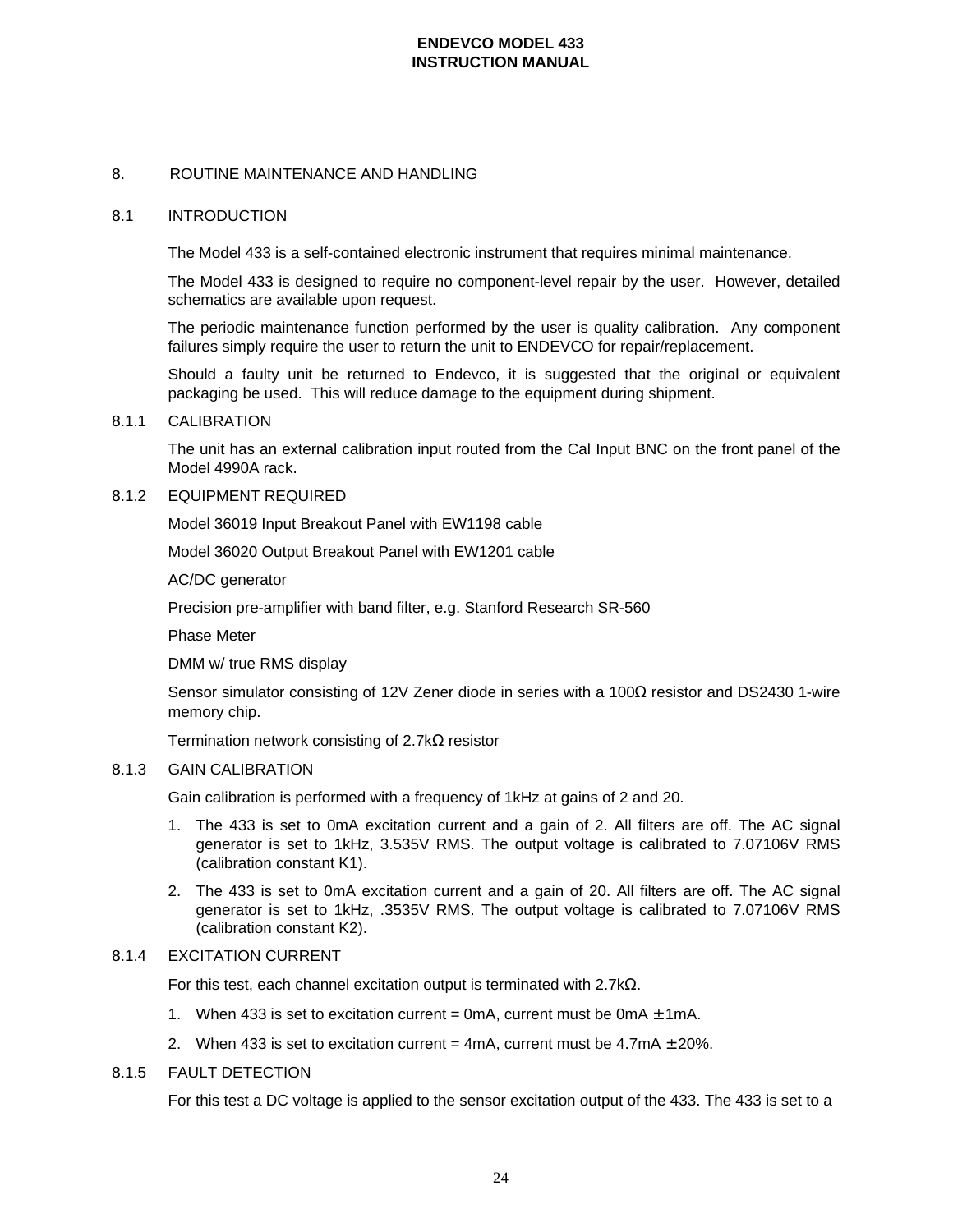mode where faults are detected and reported. On a channel-by-channel basis, the following test is performed:

- 1. With the DC voltage 0 to 2.5V, a short circuit fault condition is reported for the channel under test.
- 2. With the DC voltage 3.5V to 17.5V, normal operation is reported for the channel under test.
- 3. With the DC voltage 18.5V to 22.0V, an open circuit fault condition is reported for the channel under test

#### 8.1.6 COMMUNICATION WITH SMART TRANSDUCERS (TEDS)

For this test, each channel excitation output is terminated with the sensor simulator. On a channel-by-channel basis, the following test is performed:

- 1. The TEDS information of the sensor is read and compared to the true information.
- 2. The TEDS information of the sensor is modified using Model 36018 TEDS Editor Software, written, read back and compared to the written information.

### 8.1.7 FREQUENCY RESPONSE/LPF

The 433 is set to a gain of 10. All LPF's of the 433 are switched off. The gain at the lower cut-off frequency is measured for all channels with the phase-meter. The following measurements are then taken on a channel-by-channel basis:

- 1. Gain at 1kHz
- 2. The upper cut-off 5% frequency relative to 1kHz gain must be > 50kHz
- 3. The lower cut-off 5% frequency relative to 1kHz gain must be < 0.1Hz
- 4. LPF (10kHz) is switched on
- 5. The measured gain at 10kHz (relative to 1kHz) must be 0.707 ±12%

#### 8.1.8 GAIN LINEARITY

The 433 is set to 0mA excitation, all LPF's are off. The AC generator is use to feed an AC signal to the input, the DMM is used to display the output voltage.

- 1. The 433 is set to a gain of 50. The input voltage is 0.1416V RMS. The output voltage must be 7.07V RMS ±0.5%, i.e. 7.0367…7.106V RMS.
- 2. The 433 is set to a gain of 5. The input voltage is 1.416V RMS. The output voltage must be 7.07V RMS ±0.5%, i.e. 7.0367…7.106V RMS.
- 3. The 433 is set to a gain of 0.5. The input voltage is 7.07V RMS. The output voltage must be 3.5355V RMS ±0.5%, i.e. 3.5178…3.553V RMS.

#### 8.1.9 RESIDUAL NOISE

The 433 is set to 4mA excitation current and a gain of 100. All filters are off. Each channel input is terminated with the sensor simulator. The output of each channel is measured with a preamplifier/filter combined with a true RMS DMM. The pre-amplifier is set to a gain of 10 (overall system gain = 1,000). During the measurement, the 433 is not communicating with host PC of the ATE console.

The following maximum noise limits apply:

0.05 Hz to 10kHz: 10mV (equivalent to 10µV RTI)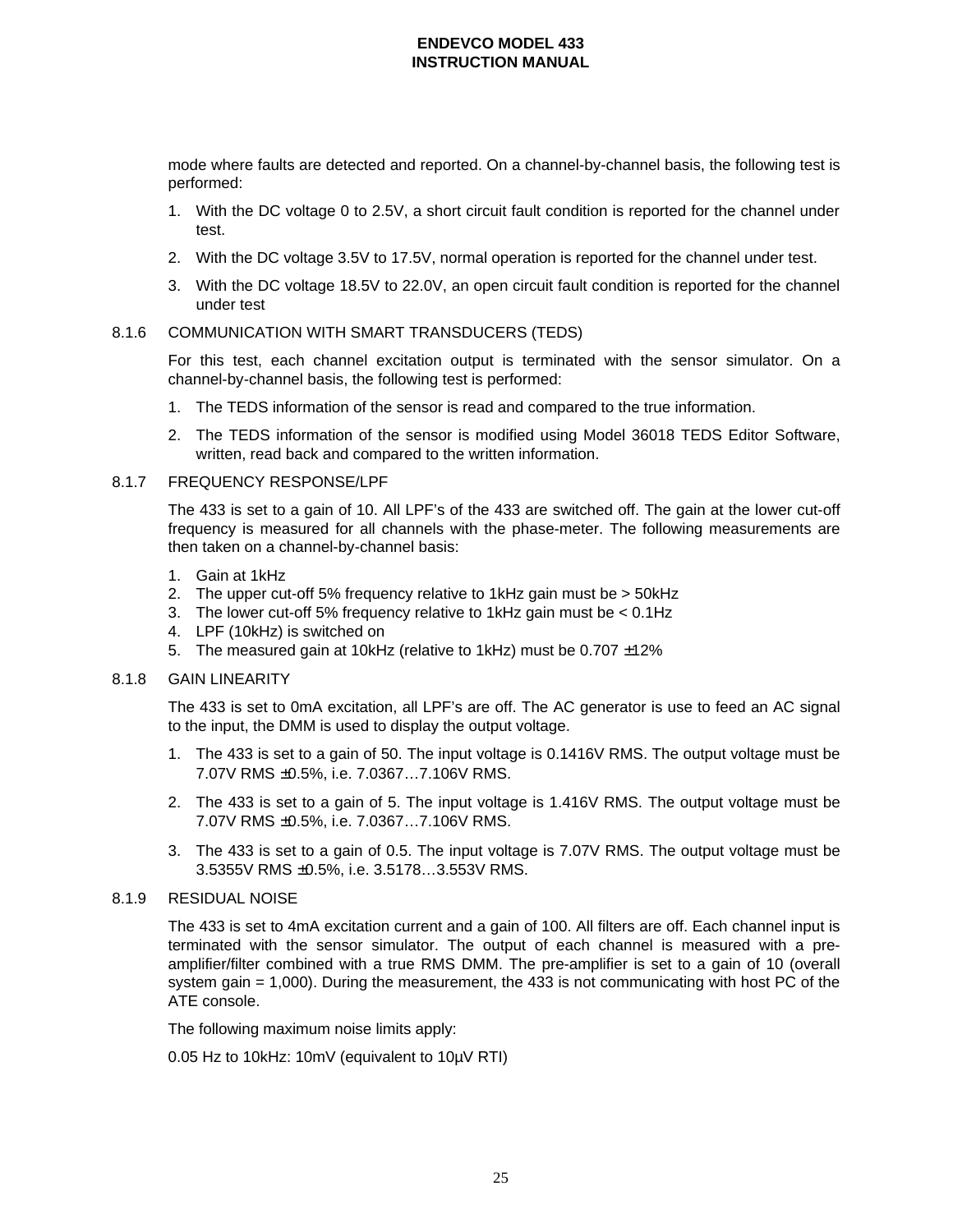#### 8.1.10 DC OFFSET ON CHANNEL OUTPUTS

The 433 is set to 4mA excitation current and a gain of 1. LPF (10kHz) is switched on in each channel. Each channel input is terminated with the sensor simulator. The DC offset of each channel output is measured with the DMM. The limits for the DC offset are -15mV and +15mV.

### 8.1.11 OUTPUTS OUT-CAL MODE

A FSO of 10.00V is selected for all channels of the 433. Then Out-Cal mode is selected for all channels of the 433. After a delay of five seconds, the positive peak voltage is measured for all eight outputs. All channels must be within 9.950V and 10.05V.

### 8.1.12 EXTERNAL CALIBRATION

The 433 is set to a gain of 5. The LPF's are off.

The signal from a function generator with 1.00V RMS sine at 300Hz is applied to the external calibration input of the 4990A rack. External calibration is then selected for channel 1. The output voltage of channel 1 is then measured with the DMM. The result must be within 5.05V and 4.95V.

# **These tests are repeated for channels 2 & 3.**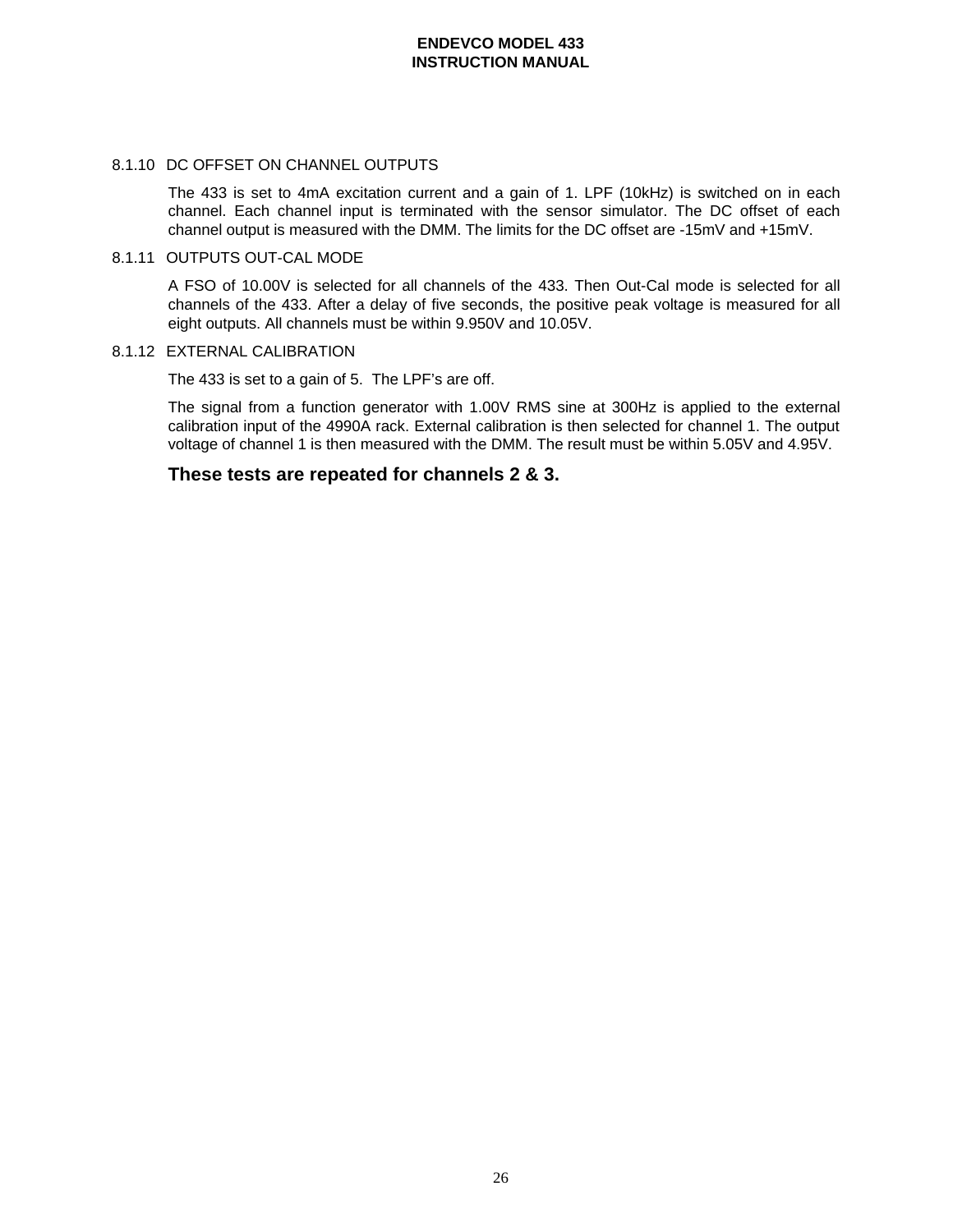### 9. FACTORY SERVICE

ENDEVCO maintains factory service repair for all ENDEVCO instruments. To obtain repair or replacement of a defective instrument, call ENDEVCO at (949) 493-8181 and obtain a return material authorization number (RMA) then return the instrument to:

#### **ENDEVCO**

30700 Rancho Viejo Road

San Juan Capistrano, CA 92675

To return an instrument, please:

- 1. Ensure proper packaging, preferably the original shipping cartons.
- 2. Prepay shipping and insurance charges.
- 3. Attach the Return Material Authorization (RMA) number from ENDEVCO and include any information that may be pertinent to the description of the failure/problem.

### 9.1 WARRANTY RETURNS

ENDEVCO warrants each new electronic instrument to be free from defects in material and workmanship. Please refer to the appropriate Warranty Policies for the terms and warranty period. Instruments returned under warranty will be repaired or replaced at no charge, if the failure is due to defective material or workmanship; and the unit is returned within the time period and conditions of Endevco's warranty policy.

#### 9.1.1 OUT-OF-WARRANTY RETURNS

Enclose a purchase order not to exceed \$300.00, authorizing repair/calibration along with a full explanation of the failure or symptoms observed to help in fixing the problem. The instrument will be repaired/calibrated, returned and invoiced for the actual repair charges. If the instrument cannot be repaired for \$300.00 or less, ENDEVCO will submit a written quotation for the cost of the repair and/or replacement of the unit.